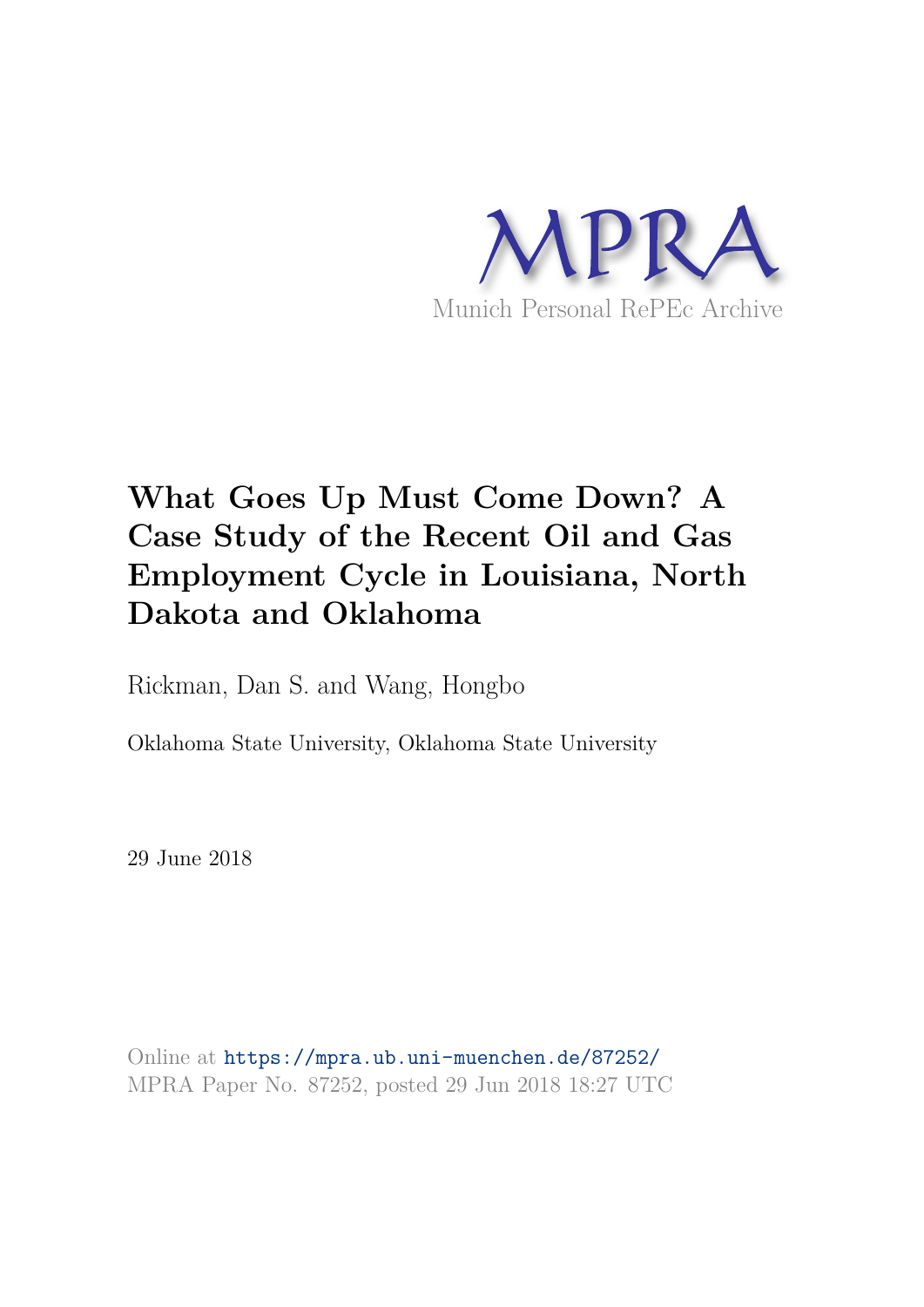# **What Goes Up Must Come Down? A Case Study of the Recent Oil and Gas Employment Cycle in Louisiana, North Dakota and Oklahoma**

by

Dan Rickman Oklahoma State University

and

Hongbo Wang

Oklahoma State University

**Abstract:** The recent boom and bust in the oil and natural gas sector provide a unique opportunity to assess whether the employment impacts of energy development are symmetric across the differing phases of the energy cycle. This study uses the synthetic control method to examine the boom and bust effects for three key oil and natural gas producing states: Louisiana, North Dakota, and Oklahoma. The three states are chosen as case studies because of their relative intensity in oil production in addition to their production of natural gas. Because of Hurricane Katrina, we examine Louisiana sans New Orleans. The three states also most closely match each other in cyclic movements relative to other energy producing states. The results reveal differing employment impacts across the three states in both the short and long run, with the differences at least in part suggested to be connected to state and local government education expenditure responses to the boom and bust, particularly in terms of their effects on public school teacher salaries.

**Keywords:** Energy Boom; Resource Curse; Synthetic Control Method

**JEL Codes:** Q33; R12; R23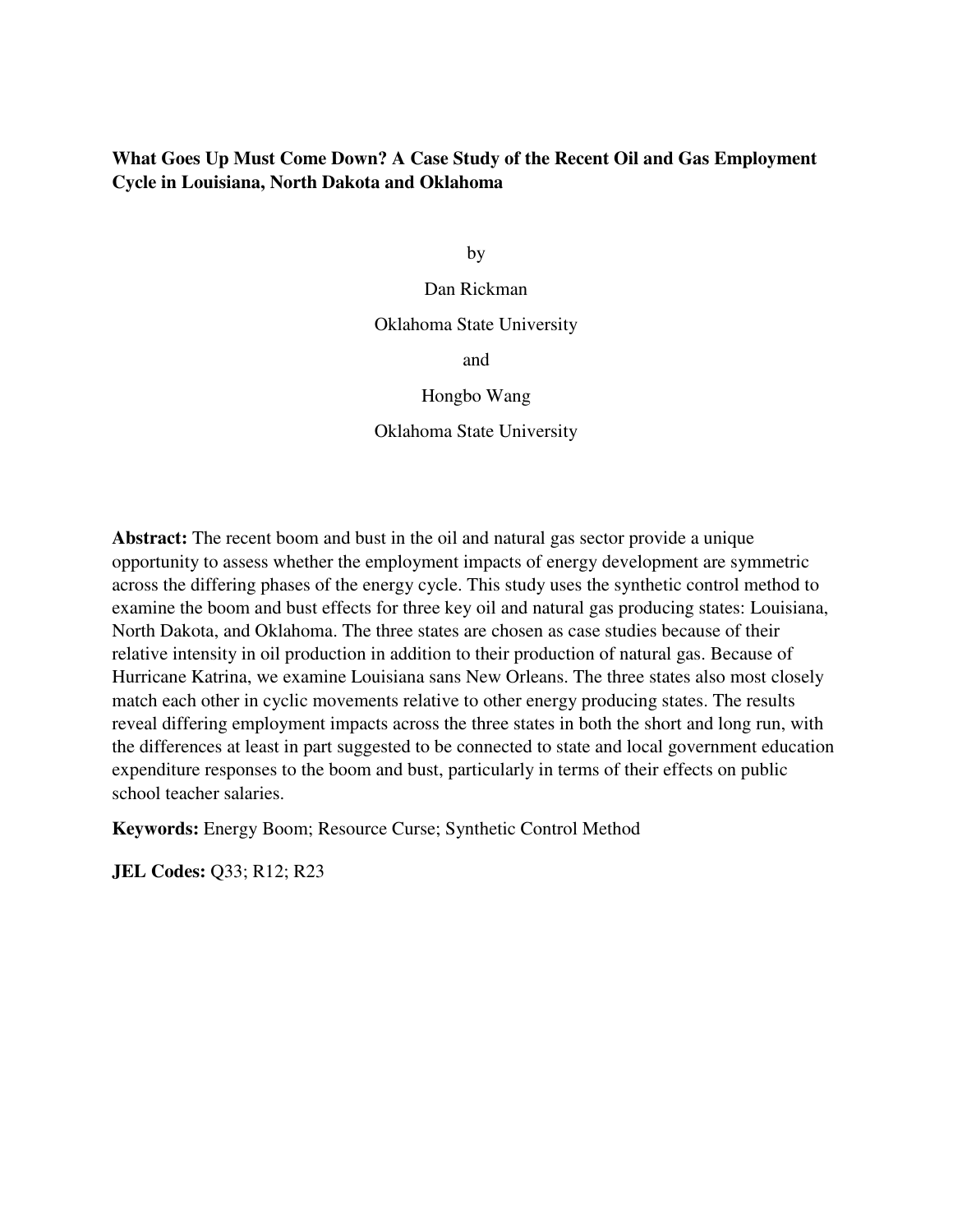#### **1. Introduction**

l

After bottoming out during 2002-2004, US employment involved in oil and natural gas extraction dramatically increased with the rise in energy prices and technological advances in horizontal drilling and hydraulic fracturing. National employment in oil and gas extraction, and support activities combined, more than doubled from 2004 to 2014. Oil and gas employment then declined by nearly thirty percent from 2014-2016 following the dramatic drop in oil prices the second half of 2014, in which natural gas prices had peaked years earlier.<sup>1</sup> The decline returned national oil and gas employment to about its 2008 level. Although there is a burgeoning literature on the regional economic impacts of energy extraction, there have been few studies on busts after booms (Marchand and Weber, 2017); especially lacking is analysis at the US state level, including the employment impacts of state and local fiscal policy responses over the energy cycle on short- and long-run growth.

 With few exceptions, studies of the US regional economic impacts of energy extraction have been at the county level (Weber, 2012; 2014; Brown, 2014; Haggerty et al., 2014; Jacobsen and Parker, 2014; Weinstein 2014; Paredes et al., 2015; Bartik et al., 2016; Komarek, 2016; Tsvetkova and Partridge, 2016; Maniloff and Mastromonaco, 2017; and Allcott and Keniston, 2017).<sup>2</sup> The estimated economic impacts of energy extraction though could be expected to vary with the level of geographic aggregation used in the analysis. Use of states would reduce concerns of ignoring geographic spillovers that extend beyond county boundaries (Munasib and Rickman, 2015; Agerton et al., 2017). Besides inter-industry and income-consumption linkages across counties, likely significant sources of spillovers occur through the effects on state government expenditures and taxes (Weber et al., 2015) and on royalty payments (Brown et al., 2016). Feyrer et al. (2017) find that the broader regional economic impacts of the oil and gas

<sup>1</sup> US Bureau of Labor Statistics Current Employment Statistics, [https://www.bls.gov/ces/data.htm,](https://www.bls.gov/ces/data.htm) last accessed May 9, 2018.

 $2^{2}$  Exceptions include Miljkovic and Ripplinger (2016) who estimate the employment and wage effects of the oil boom, as represented by the number of rigs, from 1992 to 2014 in North Dakota. Agerton et al. (2017) pool data for the lower 48 states over the 1992-2014 period to estimate the average relationship between land-based oil and gas rig counts and employment.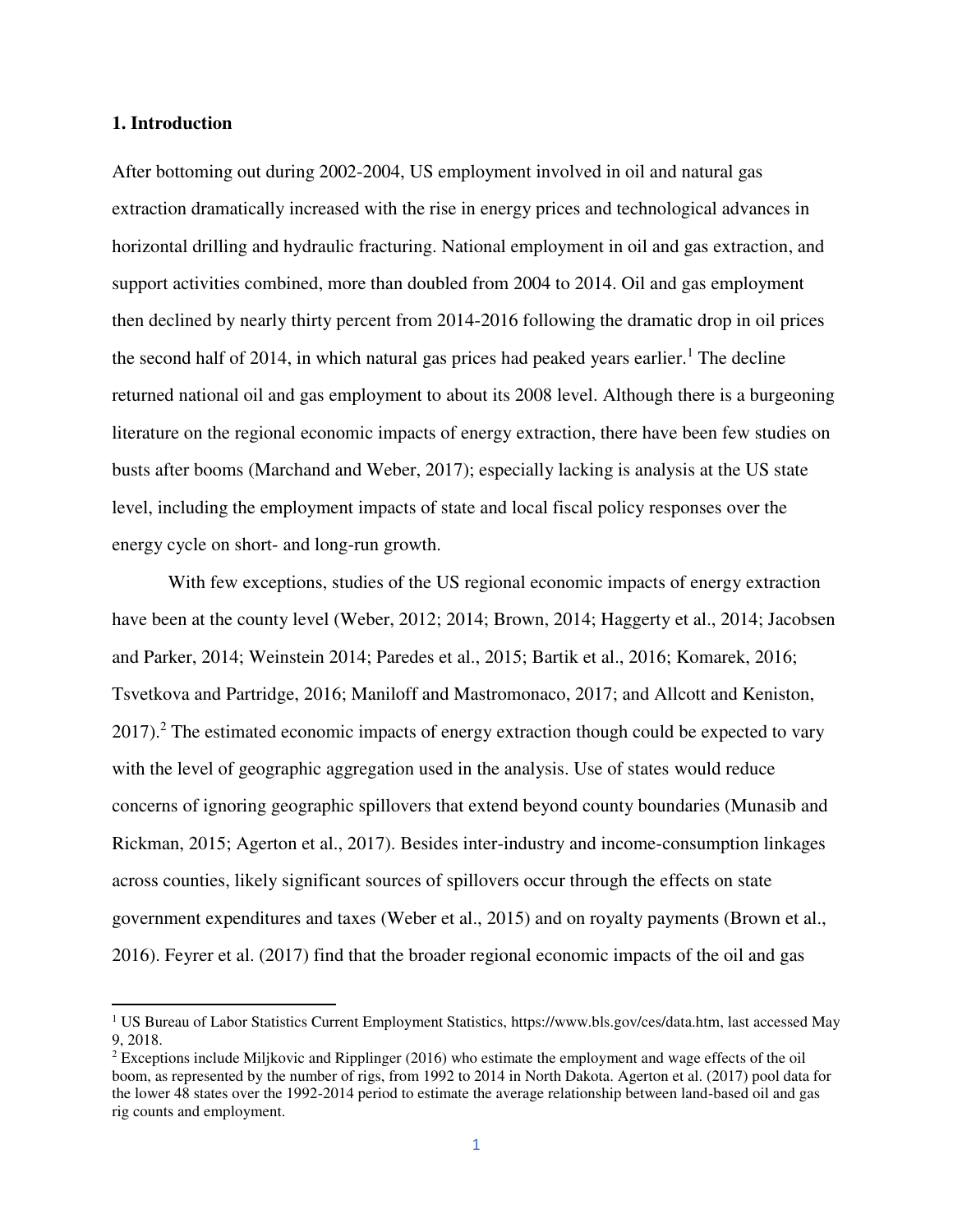extracted from fracking are several times that in the county of extraction; about one-third of the new jobs occur within the county of extraction and two-thirds occur within a 100-mile radius.

Yet, identifying the inter-industry spillover effects of energy extraction may be more problematic at the state level. Machinery and fabricated metals produced for oil and natural gas development may be both a response to local energy activity and to that outside the region. The co-location of export-based energy-related manufacturing and energy activity is more likely at broader levels of geographic aggregation. To be sure, the linkage between key manufacturing sectors and energy activity may be why studies have failed to find significant crowding out of manufacturing employment in energy boom areas (Marchand, 2012; Brown, 2014; Bartik et al., 2016; Komarek, 2016; Tsvetkova and Partridge 2016).

In one of the few studies of both boom and bust periods, Marchand (2012) found significant positive labor market effects of energy booms in Western Canada Census divisions but did not find significant effects during the period of bust. In an analysis of the local labor market effects of the coal boom and bust in Kentucky, Ohio, Pennsylvania, and West Virginia, Black et al. (2005) report that the bust was modestly stronger than the preceding boom suggesting the existence of a resource curse. In their study of the western US energy boom and bust counties during the 1970s and 1980s, Jacobsen and Parker (2014) similarly found per capita income to be lower and unemployment compensation to be higher after the bust than they would have been had the energy boom not occurred. Studying energy counties in six western states over a longer time-period, 1980 to 2011, Haggerty et al. (2014) found a negative effect on per capita income for counties heavily involved in the early 1980s energy boom. Allcott and Keniston (2017) conclude that the post-1960 resource booms in the US increased welfare in oil and gas rich counties.

As Marchand and Weber (2017) note, the negative labor demand effect during an energy bust need not precisely match the positive labor demand during the boom. There may be asymmetry in spillover effects such as in state fiscal policy responses to energy sector shocks (James, 2015). The growth achieved during the energy boom also may create agglomeration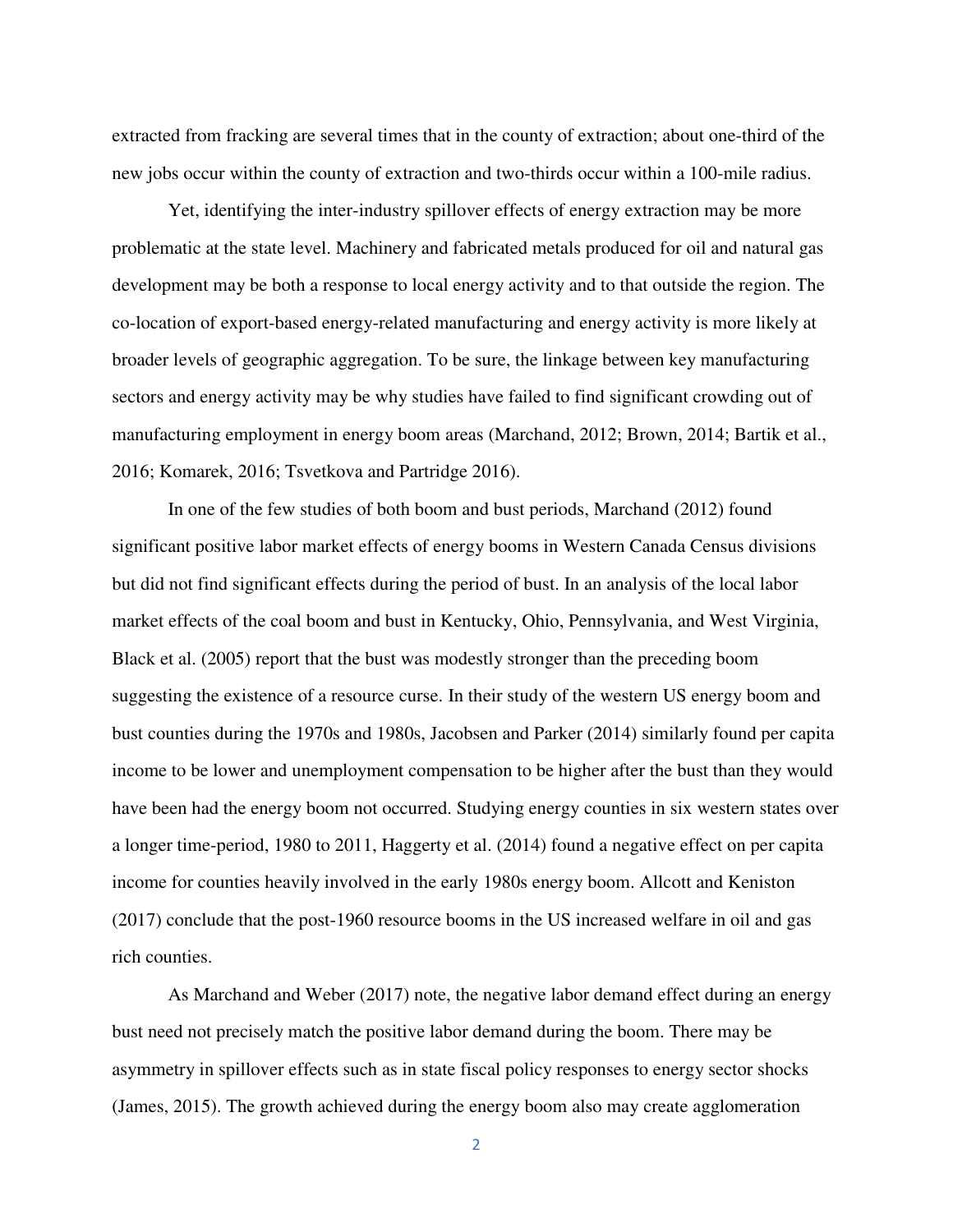economies that permanently increase the size of the local economy (Michaels, 2011). Alternatively, natural resource extraction may produce lower growth in the longer run by increasing regional input prices and crowding out activity in other sectors, or because of constraints on capital and labor adjustment (Sachs and Warner, 2001; Papyrakis and Gerlagh, 2007; Jacobsen and Parker, 2014, Tsvetkova and Partridge, 2016). There also may be longer term negative growth feedback effects if the environment is damaged by the energy activity (Rickman and Rickman, 2011; Mason et al., 2015). Educational attainment may fall during energy booms because of the increased opportunity cost of education, reducing human capitalbased growth (Rickman et al., 2017a), though James (2017) reports higher spending on public education in resource rich states.

To the best of our knowledge, there have not been any studies that have examined both the energy boom and the bust at the US state level. Therefore, this paper estimates the total employment effects of the energy boom and bust in the key oil producing states of Louisiana (minus New Orleans because of Hurricane Katrina), North Dakota and Oklahoma as case studies for the period 2004-2016. The three areas have higher than average nonmetropolitan shares of employment and population, making it easier to empirically detect the energy impacts (Munasib and Rickman, 2015). The three areas also most closely match each other in employment growth prior to 2004 relative to the other energy producing states. An additional contribution of the study is the accounting of other energy-based export employment responses, namely in manufacturing and pipeline transportation services, in calculating the energy sector employment multipliers.

We use the synthetic control method (SCM) (Abadie and Gardeazabal, 2003; Abadie et al., 2010) to construct a control or comparison unit for each state. SCM constructs a control unit as a composite of non-oil (gas) states based on affinities and outcomes between it and the energy state. The control units are composites of states and provide estimates of what total employment would have been in the energy states had there not been an energy boom. We use the period of 1992-2004, a period absent an energy boom, in constructing the synthetic control states. The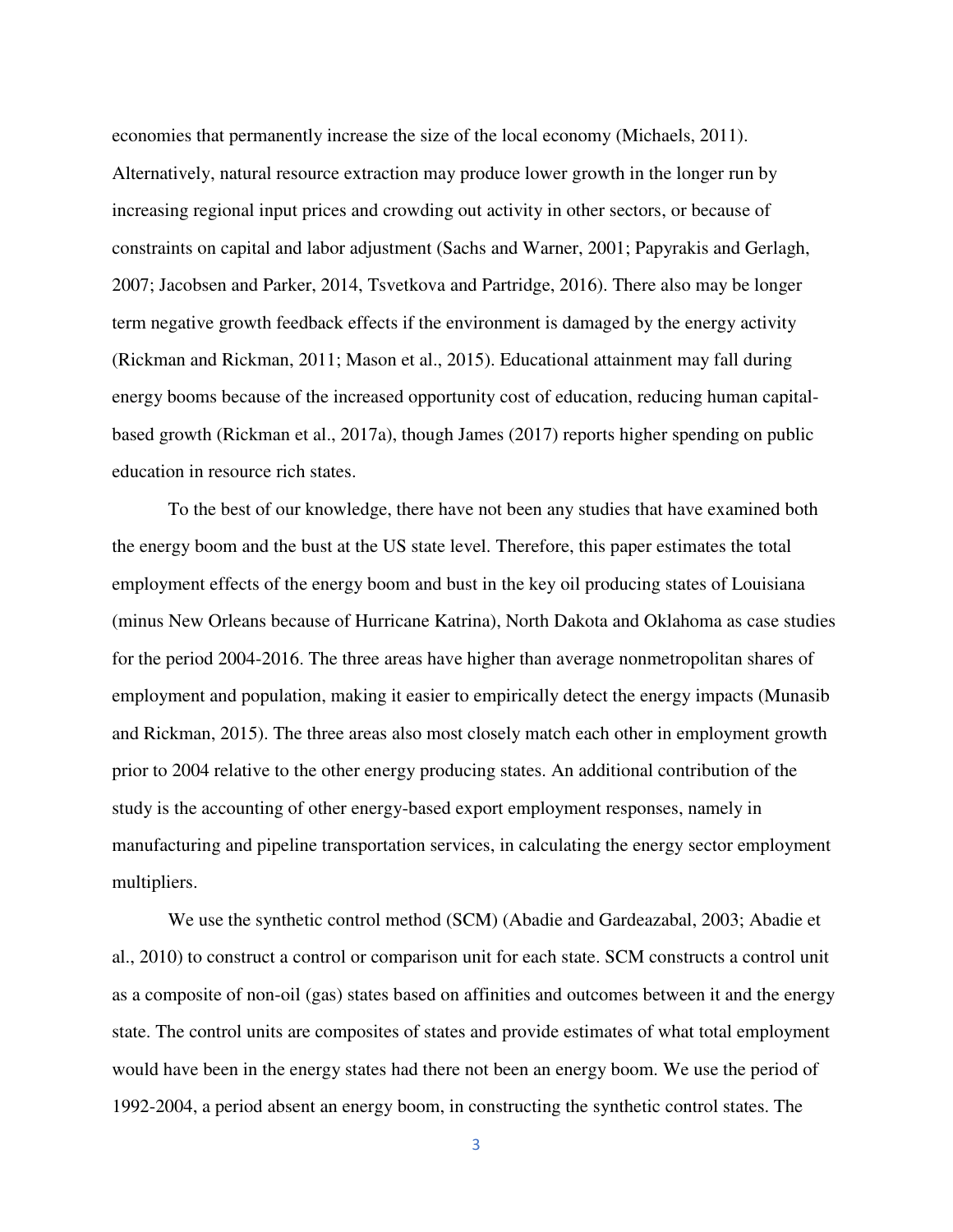differences between the outcomes of the control state and the energy state post-2004 are the estimated effects of the energy sector. The time frame allows for estimation of both the potential positive short-run total employment effects during the increases in oil and gas employment and the potential negative short-run effects during the corresponding declines. Analysis of the entire period allows us to assess the longer run impacts.

We then calculate employment multipliers for each state for the entire treatment period and for the boom and bust sub-periods. We calculate multipliers under alternative assumptions about how much of the energy-related manufacturing/pipeline transportation responses are endogenous responses to energy extraction in the state versus increased export demand outside the state. A key advantage of the SCM case study approach is the allowance for heterogeneous outcomes (Munasib and Rickman, 2015).

In the next section, we discuss the areas and periods of study. Section 3 discusses our empirical approach. The results follow in Section 4. We find differing employment impacts across the three states in both the short and long run and find that they are in part suggestive of a connection to state and local government expenditures, particularly to public school teacher salaries. The patterns for the entire 2004-2016 period suggest long-run growth benefits of energy development for North Dakota either through agglomeration economies and/or benefits of increased education funding, slight long-run growth benefits in Louisiana, but more likely a slight resource curse effect in Oklahoma. For Louisiana and Oklahoma, we also find that it is important to account for exports of energy-related manufacturing and pipeline transportation services in the estimation of oil and gas employment multipliers. Section 5 concludes the paper and offers suggestions for further research.

# **2. Areas and Periods of Study**

We examine the oil rich states of Louisiana, North Dakota and Oklahoma from 1992 to 2016. We remove New Orleans from Louisiana in the analysis because of the occurrence of Hurricane Katrina in 2005. The three states also experienced periods of increasing natural gas production during the post-2004 period. The time-period is divided into two sub-periods of equal length and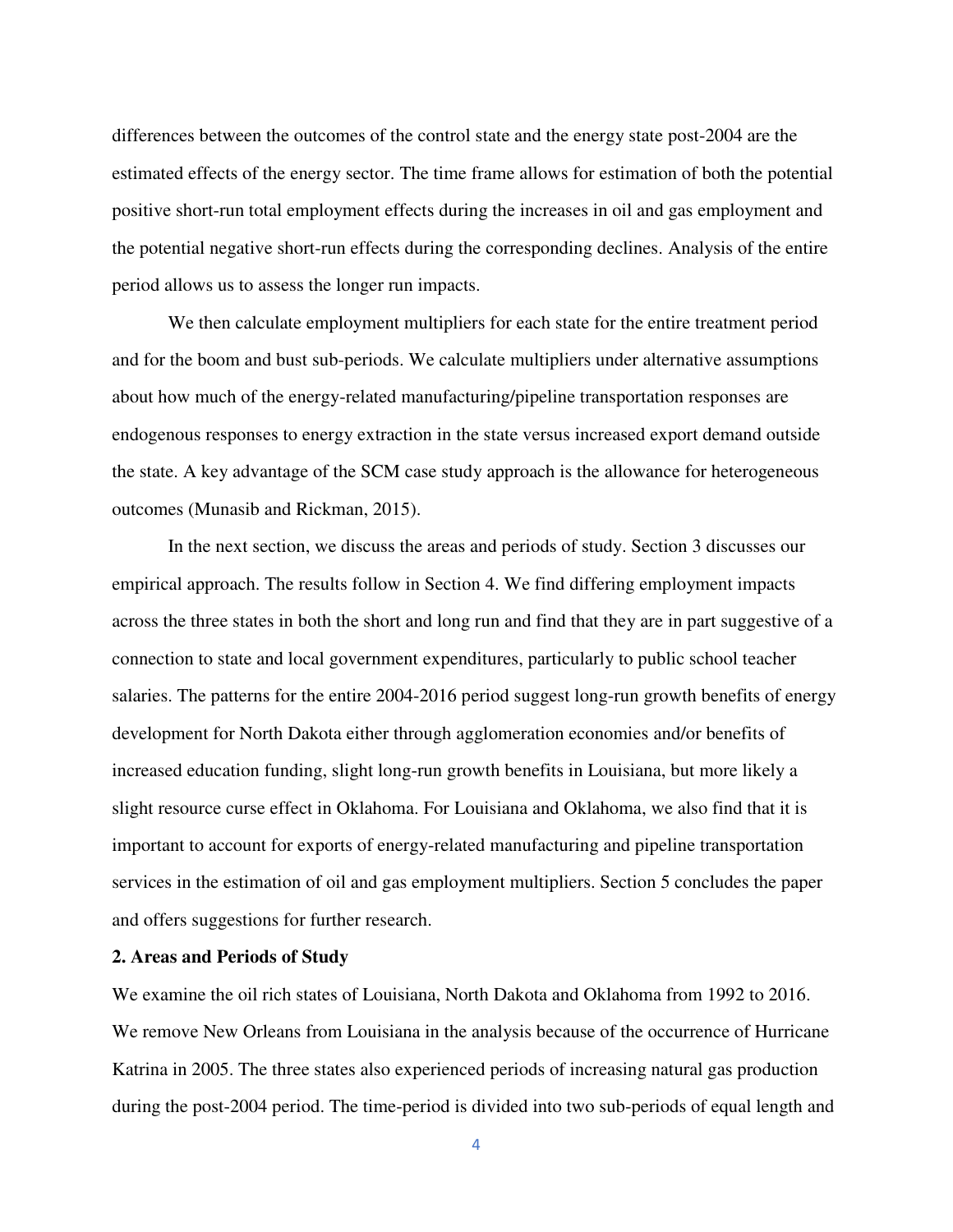compared: 1992-2004 and 2004-2016. The first sub-period is one of lower inflation-adjusted oil and natural gas prices and lower energy employment intensity in the three states relative to the 1980s boom period. The second sub-period is one of booms and busts of oil and natural gas prices and energy sector employment.

All three states rank in the top ten among all states for oil production in both 2004 and 2016.<sup>3</sup> As shown in Figure 1, the three states also closely match each other in terms of employment growth during 1992-2004. Post-2004, the three states follow one another in the patterns of responses to the changes in oil prices, though by differing scales.<sup>4</sup> Other top oil producing states exhibited differing employment growth patterns prior to 2004. Factors likely contributing to similarity in patterns among the three states include having higher shares of oil and gas sector employment and higher nonmetropolitan shares of wage and salary employment. The effects of changes in oil and gas sector employment are more likely to be evident where it comprises a larger share of total economic activity and where the energy economic cycle is the more dominant force such as in nonmetropolitan areas (Munasib and Rickman, 2015).

Among the other states considered, mining employment comprised less than one percent of total US Census County Business Patterns employment in 2004 in California, Colorado and Utah. Only Alaska, New Mexico and Wyoming had comparable or higher nonmetropolitan shares of state employment.<sup>5</sup> Employment in coal mining (including support for coal mining), which exhibits a different economic cycle, comprised over twenty-seven percent of total mining employment in Wyoming. Colorado, New Mexico and Utah had the next three largest number of jobs in coal mining among the oil and gas states considered.<sup>6</sup> Alaska experienced a continual

l

<sup>3</sup> US Energy Information Administration [https://www.eia.gov/dnav/pet/pet\\_crd\\_crpdn\\_adc\\_mbblpd\\_a.htm,](https://www.eia.gov/dnav/pet/pet_crd_crpdn_adc_mbblpd_a.htm) accessed August 27, 2017.

<sup>&</sup>lt;sup>4</sup> Because the QCEW series begins in 2001, we rely on CES data for the pre-treatment period and use QCEW data post-2004; each series is normalized to its 2004 level. The average correlation between the CES and QCEW total nonfarm wage and salary employment from 2001-2016 for the three states is 0.984.

<sup>5</sup> US Bureau of Economic Analysis Local Area Personal Income, https://www.bea.gov/regional/index.htm, accessed August 26, 2017.

<sup>&</sup>lt;sup>6</sup> US Census Bureau, County Business Patterns, [https://www.census.gov/programs-surveys/cbp/data/datasets.html,](https://www.census.gov/programs-surveys/cbp/data/datasets.html) accessed June 19, 2017.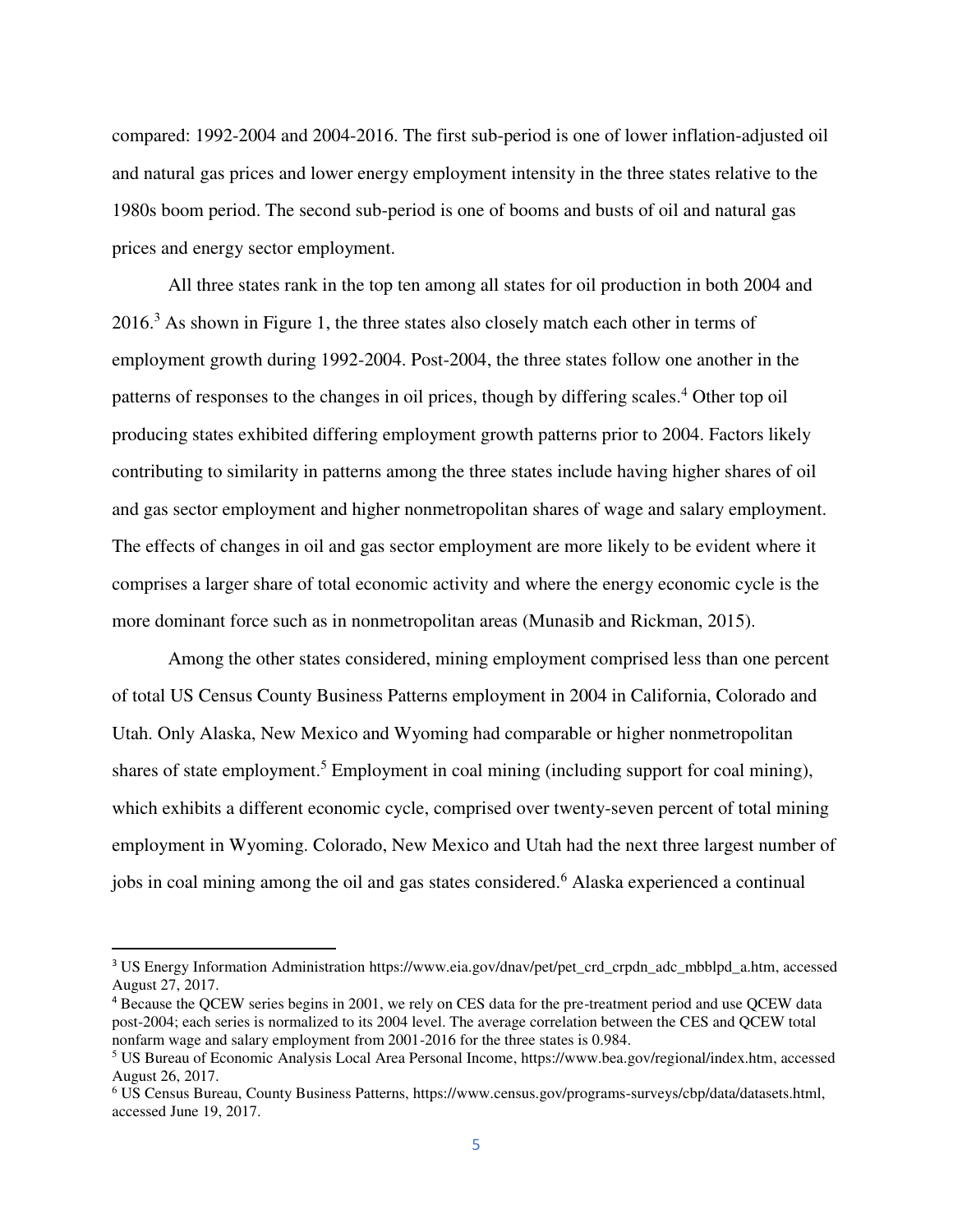steady decline in oil production, including during the post-2000 boom in oil prices, and experienced post-2004 declines in natural gas production.

From 2004-2008, US Bureau of Labor Statistics QCEW mining employment increased by 31, 92, and 68 percent, respectively, in Louisiana (sans New Orleans), North Dakota and Oklahoma. Louisiana mining employment includes that in offshore operations and is reported by place of establishment onshore.<sup>7</sup> Based on US Census County Business Patterns data for 2004 and 2008, non-oil and gas employment in mining was responsible for only three percent of total mining employment growth for North Dakota, less than one percent of the growth for Oklahoma and was a negative 1.7 percent for Louisiana. Scaled by the mining employment shares in 2004, the direct growth rate effects on total nonfarm employment of increased mining employment over 2004-2008 are 0.8, 1.0 and 1.5 percent for Louisiana, North Dakota and Oklahoma, respectively.

Mining employment reached its peak in 2012 for Louisiana, and in 2014 for both North Dakota and Oklahoma. At the peak, mining employment had increased by 33.4 percent for Louisiana, nearly doubled in Oklahoma and increased by over eight times in North Dakota. The decline in mining employment from its peak in each state following the bust in energy prices left mining employment below the 2004 level by 3.4 percent in Louisiana. But in North Dakota mining employment in 2016 remained over four times the 2004 level, while the increase for Oklahoma over the period was 42.4 percent. Peaks in total nonfarm employment in Figure 1 correspond to the peaks for mining employment in Louisiana and North Dakota, while total nonfarm employment in Oklahoma peaked in 2015, slightly above the 2014 level.

The differences in magnitudes and peaks of mining employment in the three states corresponded to differing oil and natural gas production cycles. The growth in mining employment from 2004-2008 was associated with a doubling of oil production in North Dakota, and nearly a five percent decline in natural gas production over the period.<sup>8</sup> North Dakota oil

l

<sup>&</sup>lt;sup>7</sup> US Bureau of Labor Statistics, accessed at [https://www.bls.gov/cew/oil\\_gas\\_drilling.htm](https://www.bls.gov/cew/oil_gas_drilling.htm) on August 30, 2017.

<sup>&</sup>lt;sup>8</sup> The US Energy Information Administration is the source of both state oil production

[<sup>\(</sup>https://www.eia.gov/dnav/pet/pet\\_crd\\_crpdn\\_adc\\_mbbl\\_m.htm\)](https://www.eia.gov/dnav/pet/pet_crd_crpdn_adc_mbbl_m.htm) and state natural gas production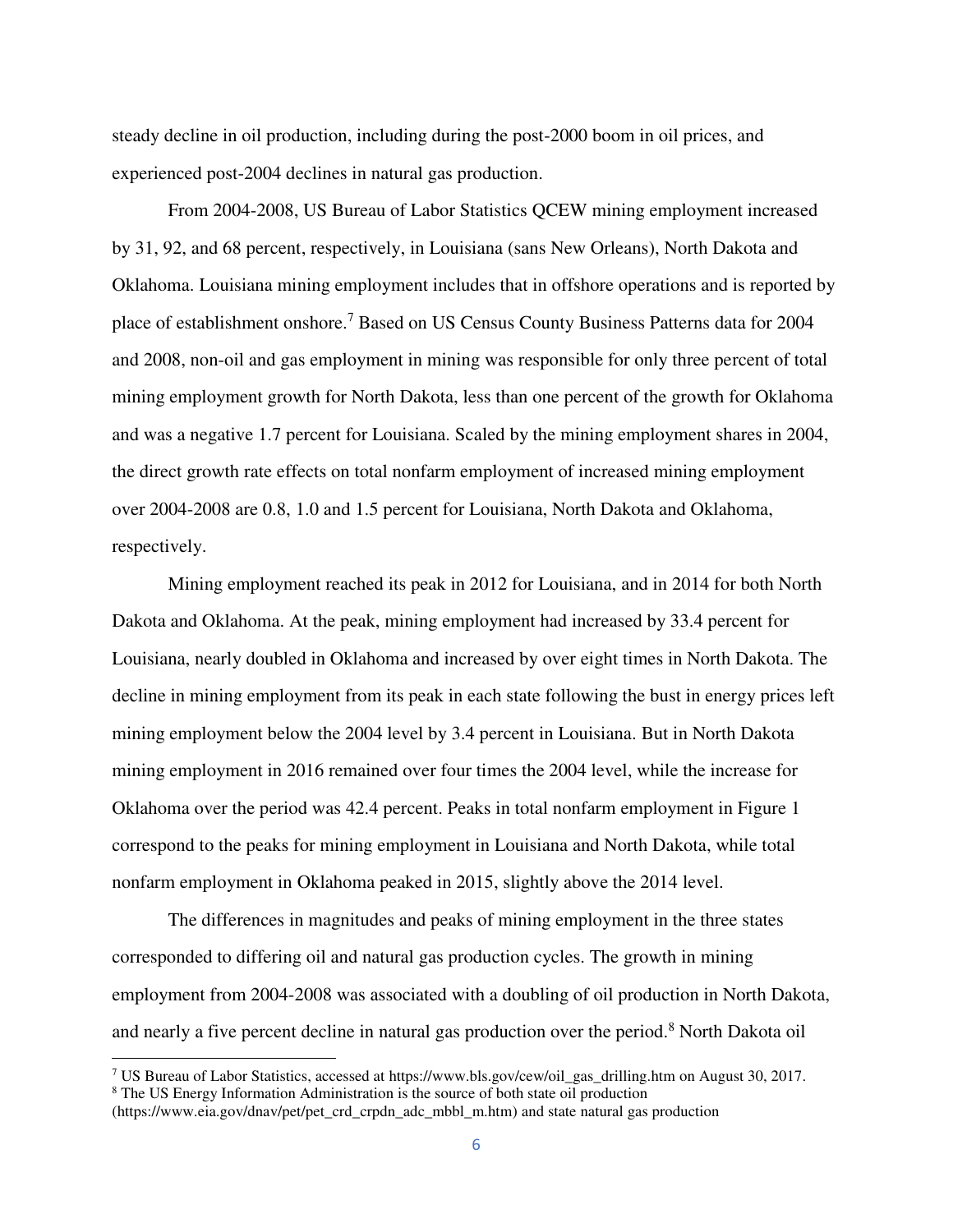production peaked in 2015 at nearly fourteen times the 2004 level, while natural gas production only began to dramatically increase in 2010, increasing through 2016 to nine times its 2004 level. In Oklahoma, natural gas production increased over twelve percent and oil production increased by five percent from 2004-2008. Both peaked in 2015, with natural gas production forty-nine percent above its 2004 level and oil production nearly one and one-half times greater after beginning a rapid ascent in 2011. Field production and offshore production of natural gas in Louisiana together began increasing in 2009, peaking in 2011, and began significantly declining in 2013. While field production of oil in Louisiana declined over entire period, Gulf of Mexico offshore production of oil increased from 2004 to 2009, dropped after 2010 with the BP oil spill, and rebounded to finish nine percent above the 2004 level in 2016.

The three states then likely match well in terms of employment growth prior to 2004 because of their stable patterns of production of oil and gas production until the middle of the decade. Subsequently, the three states were subjected to differing energy shocks in terms of oil vs natural gas, magnitude and timing. A comparison of three states post-2004 then provides insights into the varied possible impacts of energy shocks across boom and bust periods.

#### **3. Empirical Approach**

We apply the synthetic control method (SCM) (Abadie and Gardeazabal, 2003; Abadie et al., 2010) individually to Louisiana, North Dakota and Oklahoma. The three states are the treatment units and other (thirty) non-energy states serve as potential donors in the construction of control units for comparison.<sup>9</sup> Using Bureau of Labor Statistics annual total nonfarm wage and salary employment data, we specify 1992-2004 as the pre-treatment period and 2004-2016 as the posttreatment period.<sup>10</sup> The pre-treatment period is used to establish baseline estimates of post-2004 employment growth in the three states in the absence of the energy boom.

 $\overline{\phantom{0}}$ 

[<sup>\(</sup>https://www.eia.gov/dnav/ng/ng\\_prod\\_sum\\_a\\_EPG0\\_VGM\\_mmcf\\_a.htm\)](https://www.eia.gov/dnav/ng/ng_prod_sum_a_EPG0_VGM_mmcf_a.htm), in which data for both were last accessed August 30, 2017.

<sup>&</sup>lt;sup>9</sup> We use the program package Synth in STATA to perform the SCM analysis (http://web.stanford.edu/~jhain/synthpage.html).

<sup>&</sup>lt;sup>10</sup> See footnote 4.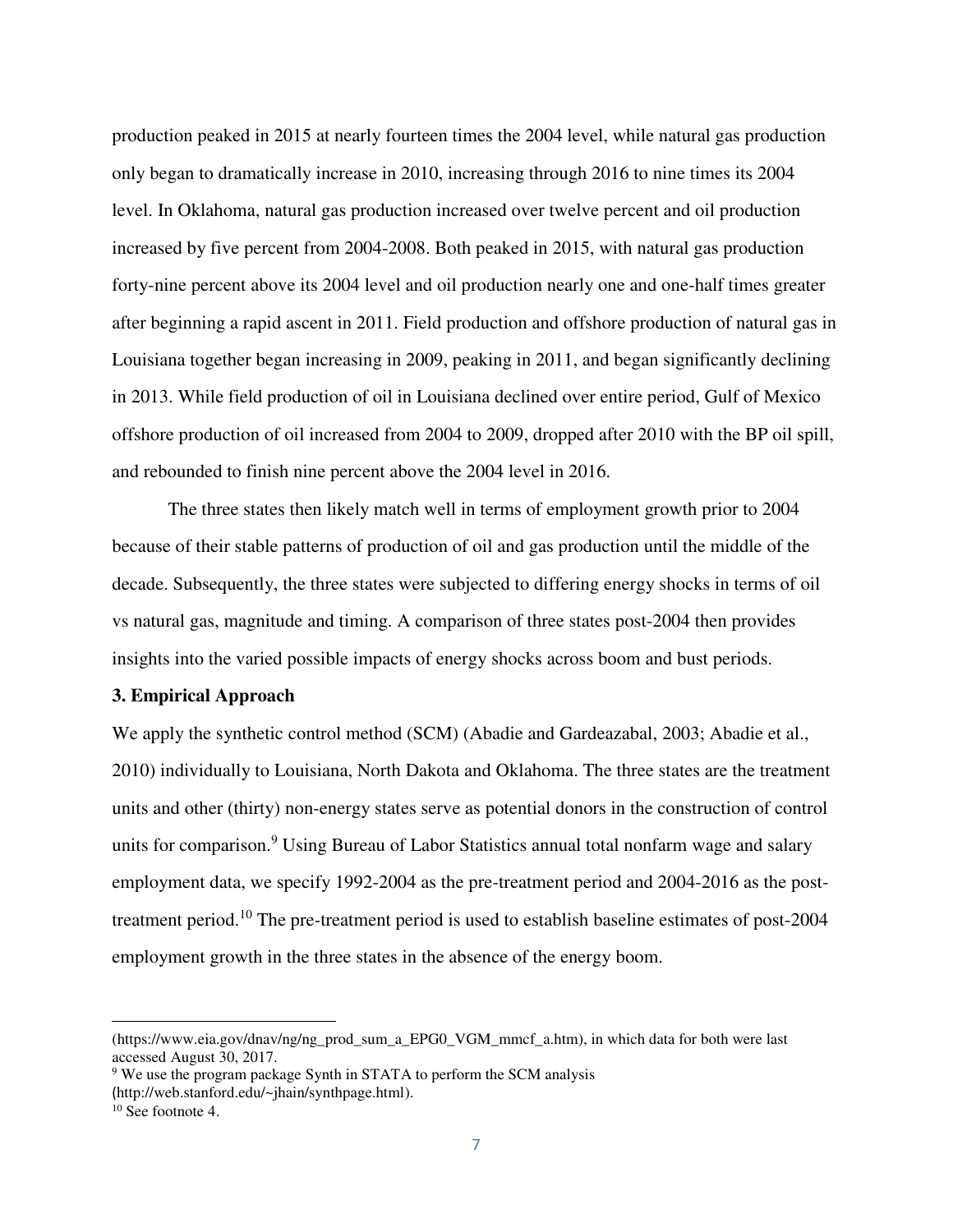We examine the effects of the variation in mining employment (NAICs 21) in the three oil and gas states on total nonfarm wage and salary employment growth. The 2004-2016 period provides a longer run assessment of the impacts of the energy boom. The boom sub-period of 2004-2008 can be compared to the 2014-2016 bust sub-period to assess whether there are symmetric responses across short-run boom and bust periods. The nearly equal absolute value percentage changes in national oil and gas employment in the two periods makes them useful for the boom-bust comparison. The 2008-2014 period includes the national recession, which can make it more difficult to empirically isolate the short-run effects of the energy cycle.

An advantage of SCM is the use of a weighted average of other states as the control for comparison rather than having to match to a single state that may not be sufficiently similar to the treatment state; SCM also does not require the parallel trends assumption of standard difference-in-differences. The control represents a composite state that establishes the baseline for the oil and gas state in the absence of the post-2004 energy cycle. The weights applied to the donor states in creating the composite state are obtained through bi-level optimization in matching the pre-treatment trends and pre-intervention characteristics between the treatment state and composite state (Abadie and Gardeazabal, 2003). The difference between the post-2004 total nonfarm employment growth for the treatment state and the composite state is the impact of the energy sector. We exclude other energy (and mining) states and Hawaii from consideration in the construction of the synthetic control for each state.<sup>11</sup> We select 2004 as the treatment year because of the increase that year in US oil and gas employment after bottoming out in 2003. SCM results have been reported not to be sensitive to minor changes in the treatment year (e.g., Munasib and Rickman, 2015; Rickman et al., 2017a). <sup>12</sup>

l

<sup>&</sup>lt;sup>11</sup> The energy and mining states excluded are: Alaska, Arizona, Arkansas, Colorado, Idaho, Kansas, Kentucky, Mississippi, Montana, Nevada, New Mexico, Pennsylvania, Texas, Utah, West Virginia, Wyoming. Not all states are traditional energy states, but they experienced increased mining employment during the fracking boom (e.g., Arkansas, Mississippi and Pennsylvania) (Munasib and Rickman, 2015).

 $12$  Other advantages and technical presentations of SCM can be found in (Abadie and Gardeazabal, 2003; Abadie et al., 2010; Munasib and Rickman, 2015).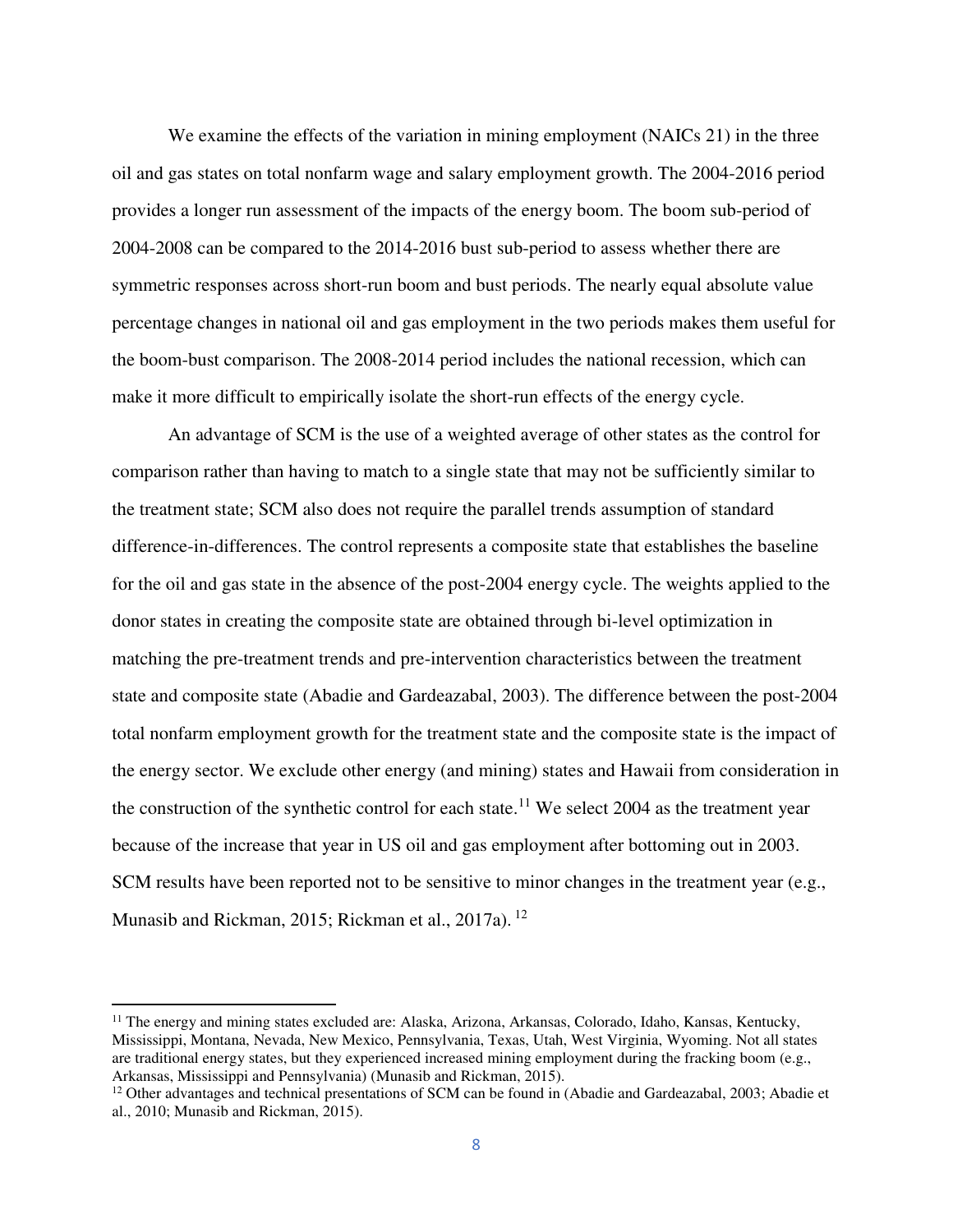We perform placebo analysis to assess whether the estimated treatment effects for the three states can be attributed to the energy sector cycle. Each state in the donor pool is assumed to be treated with the energy boom, in which the remaining states serve as potential donors to the synthetic control. Given the absence of oil and natural gas resources in the donor states, we expect either no difference between employment growth in the placebo state and its synthetic control, or we expect differences not to correspond to fluctuations in the oil and gas cycle; rather, differences that might exist would be attributable to factors such as non-energy-based idiosyncratic industry shocks or changes in state policy.

The predictor variables we use are from Munasib and Rickman (2015) and Rickman et al. (2017a). The variables include a series of county-level variables produced by the Economic Research Service (ERS) of the US Department of Agriculture (USDA, 2015) that are aggregated to the state level: the state composition of counties dependent on labor earnings from farming, manufacturing and mining; the natural amenity attractiveness of the state; the state composition of counties that are a retirement destination; the state composition of nonmetropolitan counties that were recreation dependent; the state composition of industries that lost population during 1980-1990 and 1990 and 2000; the state composition of counties that had a poverty rate of 20 percent or higher in each of the 1970, 1980, 1990 and 2000 censuses; and the state composition of rural-urban continuum code values. Other predictor variables include: the state population density in year 2000; variables reflecting the educational attainment shares of the adult population 25 years and older from the 2000 Census of Housing and Population; and Fraser Institute's Economic Freedom Index for the beginning of the decade (Goetz et al., 2011). Following convention, (e.g., Abadie et al., 2010), we also include the first, mid, and last years of the pre-treatment periods.

#### **4. Results**

We first report and discuss the base results from the application of SCM to each of Louisiana, North Dakota and Oklahoma for total nonfarm wage and salary employment. Included is a comparison to the unweighted-average of the 30 non-energy donor states, where the difference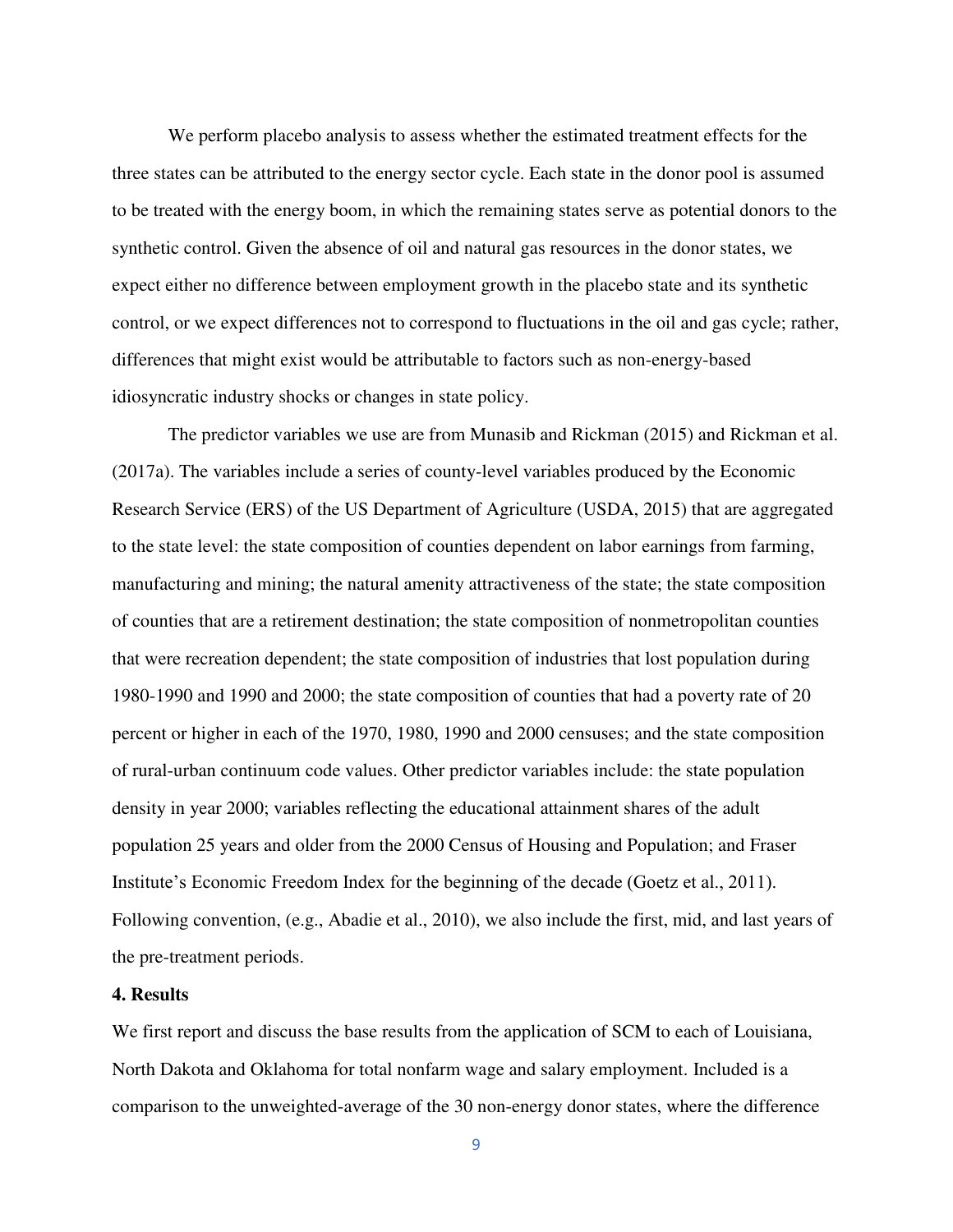between the treated state and the 30-state average is akin to a standard difference-in-differences estimate. This is followed by presentation and discussion of calculated total employment multipliers for oil and gas-related exogenous employment using difference-in-differences between the treated state and its synthetic control post- and pre-treatment. Multipliers are calculated for the entire post-treatment period of 2004-2016, as well as for the sub-periods of 2004-2008 and 2014-2016. Placebo analysis then follows, where each donor state is separately specified as a treatment state with the remaining states serving as the pool of potential donor states. The section concludes with a comparison of state and local expenditures in each treated state relative to that of its respective comparison unit to assess their effects on short-run multipliers and on potential longer run outcomes of the oil and gas boom; in particular, the potential roles of education expenditures and public school teacher salaries are assessed.

#### *4.1 Synthetic Control Results*

The SCM results for total nonfarm wage and salary employment are shown in Figures 2- 4. The figures show the close pre-treatment period matching of employment growth between each oil and gas (treated) state and its synthetic control. The three oil and gas states also generally follow the average of the thirty non-energy states during the pre-treatment period.

The state weights in the construction of the synthetic controls are shown in Table 1. From largest to smallest, the states with by far the largest weights in forming the composite state for Louisiana are Alabama and South Dakota. These are followed by Missouri, Georgia and Florida. For North Dakota's control, the states with the largest weights are South Dakota, Illinois and Nebraska. The remaining state forming the synthetic control is Iowa, with only slight weight in the control. The states with largest weights in the construction of the composite state for Oklahoma in order are, Missouri, Washington, Georgia, and Minnesota. California and South Dakota are slightly weighted.

The values for the predictor variables for each energy state generally more closely match those of the respective synthetic control than those of the other two energy states (not shown). North Dakota's synthetic control values are closer to North Dakota's values than are the average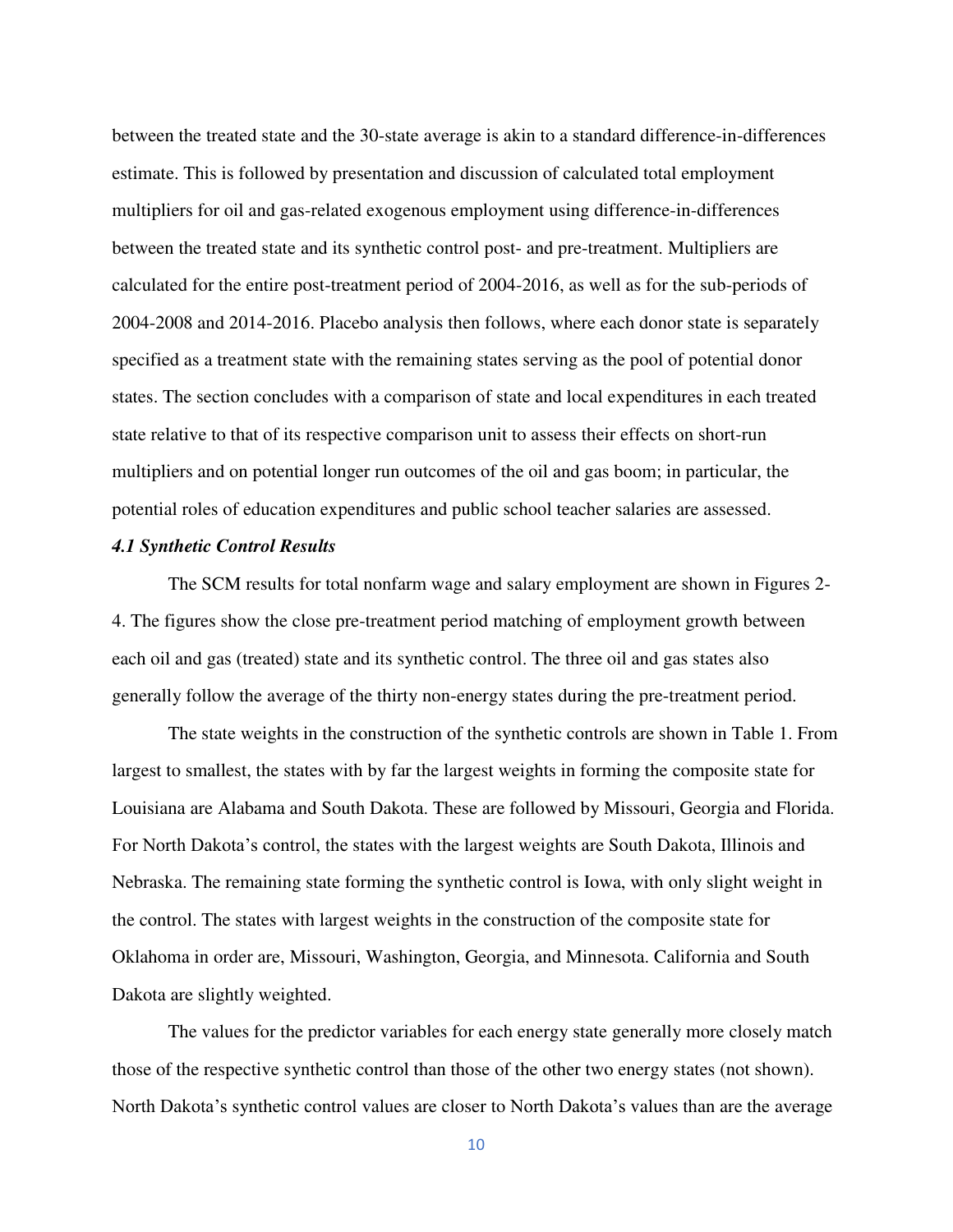values for Oklahoma and Louisiana for fifteen of the seventeen variables (including the three lagged outcome variables); the corresponding numbers for Louisiana and Oklahoma are twelve and ten, respectively, each compared to the other two energy states.

The predictor variable values for each synthetic control also are closer to those for the respective treated state than are those for the average of the thirty donor states (not shown). Of the seventeen predictor variables, the synthetic control is closer to Louisiana for thirteen of the variables, where the comparable numbers for North Dakota and Oklahoma are twelve and ten. In terms of standard deviations in the predictor variables across states, the synthetic control for Louisiana particularly better matches in terms its share of counties with persistent poverty and its education shares among adult population, especially for the share with a bachelor's degree. For North Dakota, its synthetic control particularly better matches in terms of farm dependence of the economy, classification along the rural-urban continuum and the state share of counties with persistent population loss. Oklahoma's synthetic control is particularly a better match for the state share of counties with persistent poverty and population density.

For each of three treatment states, the initial oil and gas boom causes total nonfarm employment to grow faster than that of the corresponding synthetic control post-2004 (Figures 2- 4). Employment in each synthetic control grew faster than the average of the thirty non-energy states, suggesting the importance of comparing the oil and gas states to their synthetic controls; i.e., the estimated employment effects of the initial oil and gas boom would be biased upwards if the thirty-state average was used for comparison instead of the synthetic controls.

Corresponding to the Great Recession, total nonfarm employment declined for all three synthetic controls. In Louisiana and Oklahoma, total nonfarm employment peaked in 2008, with that of each of their synthetic controls peaking in 2007. Louisiana and Oklahoma only followed the nation into the recession after oil and gas prices fell from their 2008 peak. Both North Dakota and its synthetic control peaked in 2008; despite the fall in oil prices in 2008, North Dakota's total nonfarm employment only slightly dropped in 2009.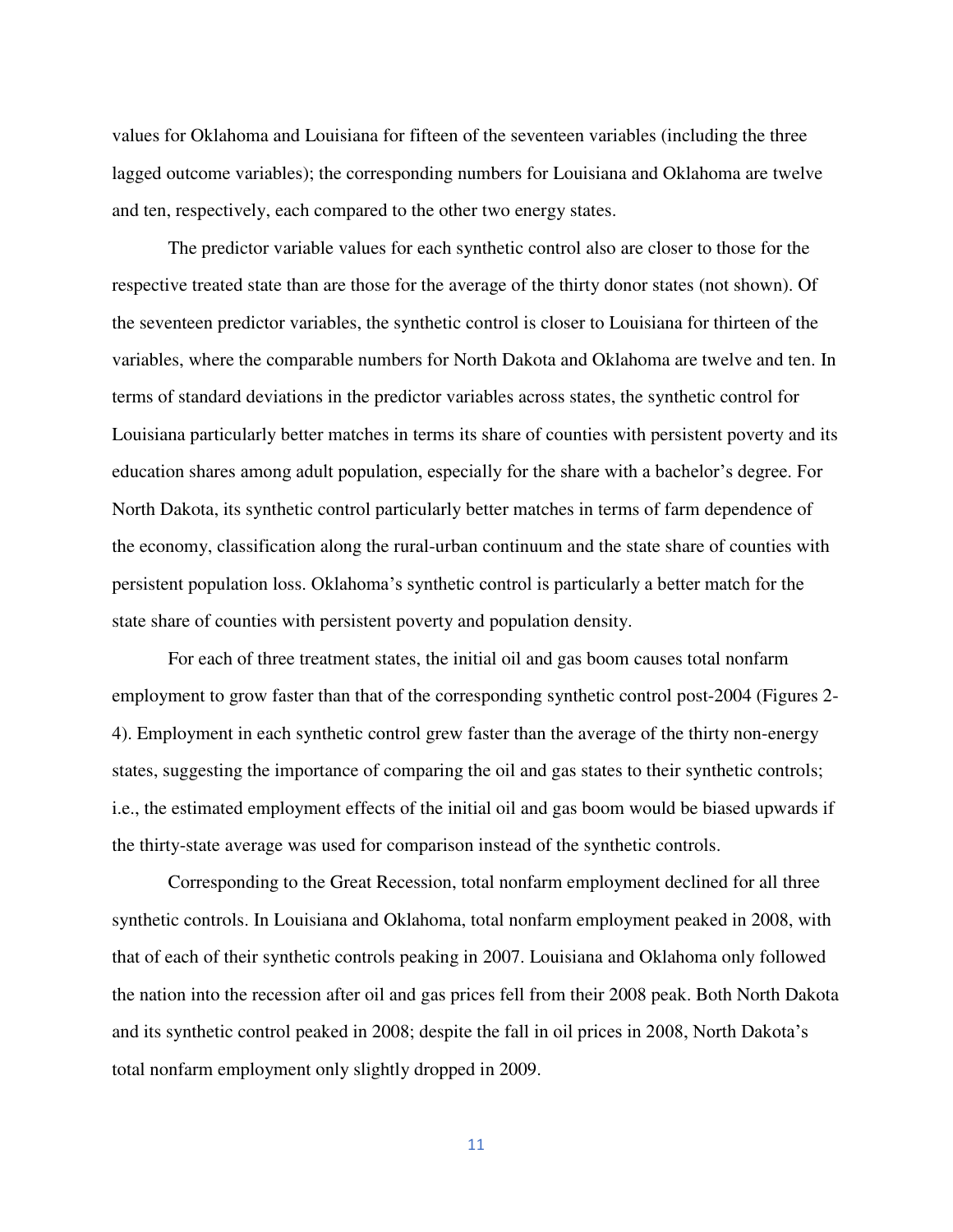With the dramatic turnaround in energy prices during the rebound of the national economy from the recession, growth of total nonfarm wage and salary employment in the three states once again began to exceed that of the synthetic controls for three oil and gas states. Louisiana and North Dakota peaked in 2014, while despite a contraction in the energy sector in 2014, Oklahoma peaked in 2015. All three state registered employment declines from 2014- 2016.

At the end of the bust in 2016, total nonfarm wage and salary employment in Louisiana finished above that of its synthetic control, despite mining employment dropping below its 2004 level by 3.4 percent. North Dakota's total employment finished far above its synthetic control in 2016, corresponding to the over fourfold increase in mining employment. Despite the over fortypercent increase in mining employment from 2004-2016 in Oklahoma, its total employment dropped slightly below that of its synthetic control in 2016.

#### *4.2 Calculated Oil and Gas Employment Multipliers*

 $\overline{a}$ 

 We next calculate oil and gas nonfarm wage and salary employment multipliers for each treated state for the full period of 2004 through 2016 and the sub-periods of 2004-2008 and 2014-2016. We first calculate the difference-in-differences (DID) in total nonfarm wage and salary employment for 2004-2016 versus 1992-2004 for each treated state versus its synthetic control. We then calculate the same for mining wage and salary employment. For the sub-period calculations, the 1992-2004 differences are prorated based on the number of years in the subperiod, i.e., one-third for 2004-2008 and one-sixth for 2014-2016.

A first set of multipliers is calculated as the synthetic control DID estimate of total wage and salary nonfarm employment divided by the DID estimate of mining wage and salary employment. This approach implicitly assumes the same multiplier effects of mining employment changes in the composite state and treated state.<sup>13</sup> As discussed above, the change in

<sup>&</sup>lt;sup>13</sup> The difference estimate for mining employment in the synthetic control is weighted by the ratio of mining employment to total employment in the synthetic unit divided by the corresponding ratio for the treated (oil and gas) state in calculating the DID mining employment estimate. As non-energy states, mining employment in the synthetic controls as shares of total employment are small fractions relative to those for the three energy states.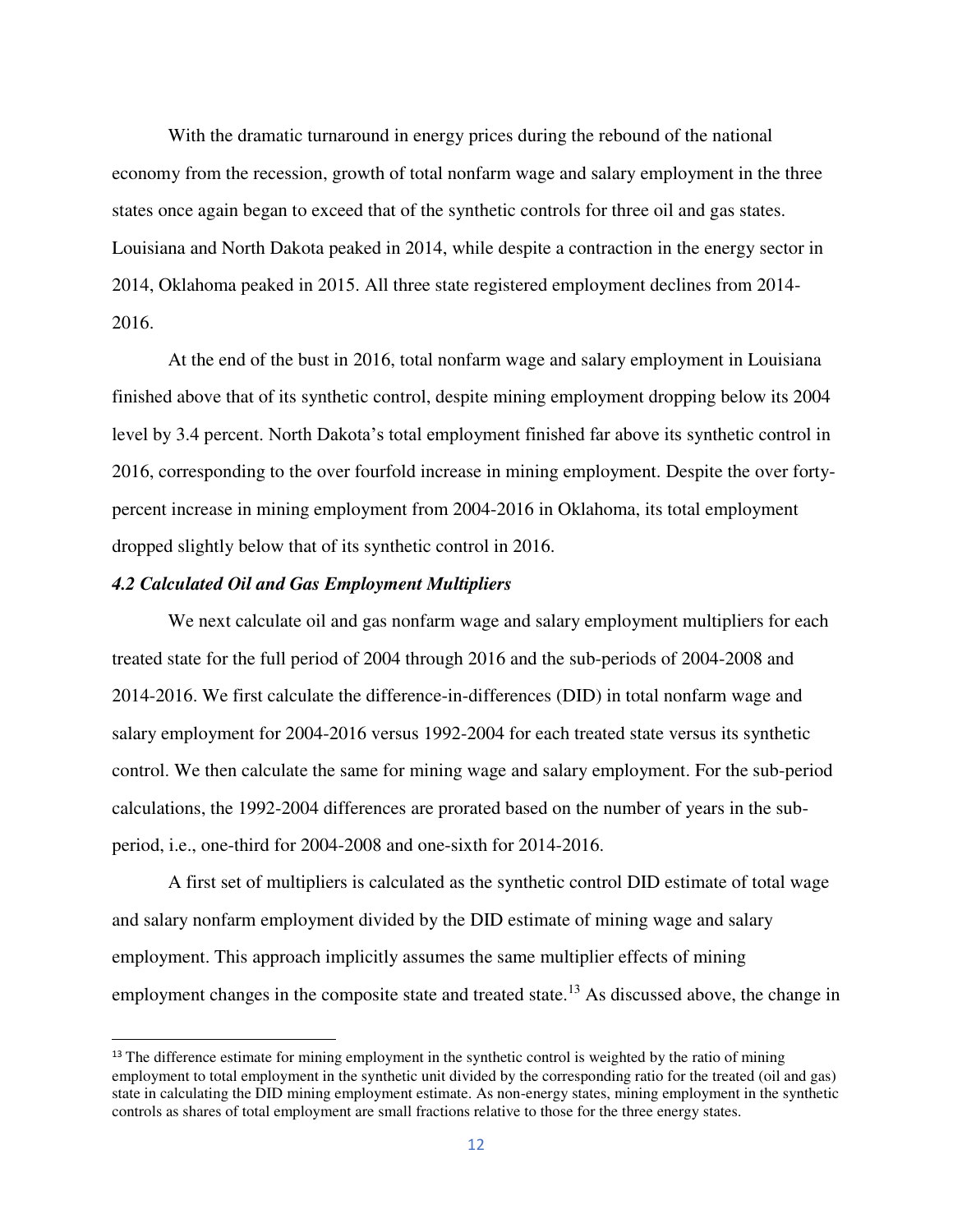mining employment in the three treated states can be attributed to oil and gas employment in the sector.

 A second set of multipliers is calculated by recognizing that other energy-linked industries produce for exports in addition to local demand. This is particularly important when calculating multipliers at the state level; the greater the level of geographic aggregation the more likely there is co-location of direct energy employment and export employment in energy-linked industries. Using the US total requirements matrix provided by the US Bureau of Economic Analysis, we identify four industries as candidates to produce for exports related to energy production in other states: Primary Metals Manufacturing (NAICS 331), Fabricated Metals Manufacturing (NAICS 332), Machinery Manufacturing (NAICS 333) and Pipeline Transportation (NAICS 486). Among sectors traditionally not considered as local, the four sectors have the largest coefficients in the 2004 US total requirements matrix averaged across Oil and Gas Extraction and Mining Support Activities.<sup>14</sup> Changes in non-energy related exports are assumed to be captured in the synthetic control and no additional adjustments are required.

For each of the four sectors, the 2004 QCEW employment location quotient (LQ) is applied to the relative change in employment for each period. A DID estimate of wage and salary employment in each sector is then calculated in the same manner as for mining employment discussed above. Applying the 2004 LQs to changes in employment implicitly assumes constant shares of employment for local demand versus export demand, equal to the initial shares implied by the 2004 LQ.<sup>15</sup> The LQ has two notable limitations (Swanson et al., 1999), which in this case

 $\overline{\phantom{0}}$ 

 $14$  The industry by industry total requirements matrix is available from 1997-2015 for 71 industries at [https://www.bea.gov/industry/io\\_annual.htm,](https://www.bea.gov/industry/io_annual.htm) last accessed September 13, 2017. The coefficients remain the largest after adjusting for relative differences in 2004 US Bureau of Labor Statistics employment to output ratios), [https://www.bls.gov/emp/ep\\_table\\_207.htm,](https://www.bls.gov/emp/ep_table_207.htm) last accessed September 13, 2017. Each coefficient in the total requirements matrix represents the total change in dollar demand for the row industry for a one-dollar change in purchases by the column industry. This accounts for all interindustry changes that affect the row industry from the change in purchases by the column industry.

<sup>&</sup>lt;sup>15</sup> The LQ values for Louisiana, North Dakota and Oklahoma for Primary Metals Manufacturing, Fabricated Metal Manufacturing, Machinery Manufacturing are Pipeline Transportation Services are as follows. Primary Metals Manufacturing: 0.38, 0.15, 1.02. Fabricated Metal Manufacturing: 0.93, 0.50, 1.49. Machinery Manufacturing: 0.58, 1.93, 1.80. Pipeline Transportation Services: 3.65, 2.50, 3.62. Cushing, Oklahoma is a major oil trading hub for the US and is the largest oil storage field, while Louisiana has two of the five largest storage fields in the US (http://www.nola.com/business/index.ssf/2015/03/largest\_us\_crude\_oil\_storage\_s.html). North Dakota has a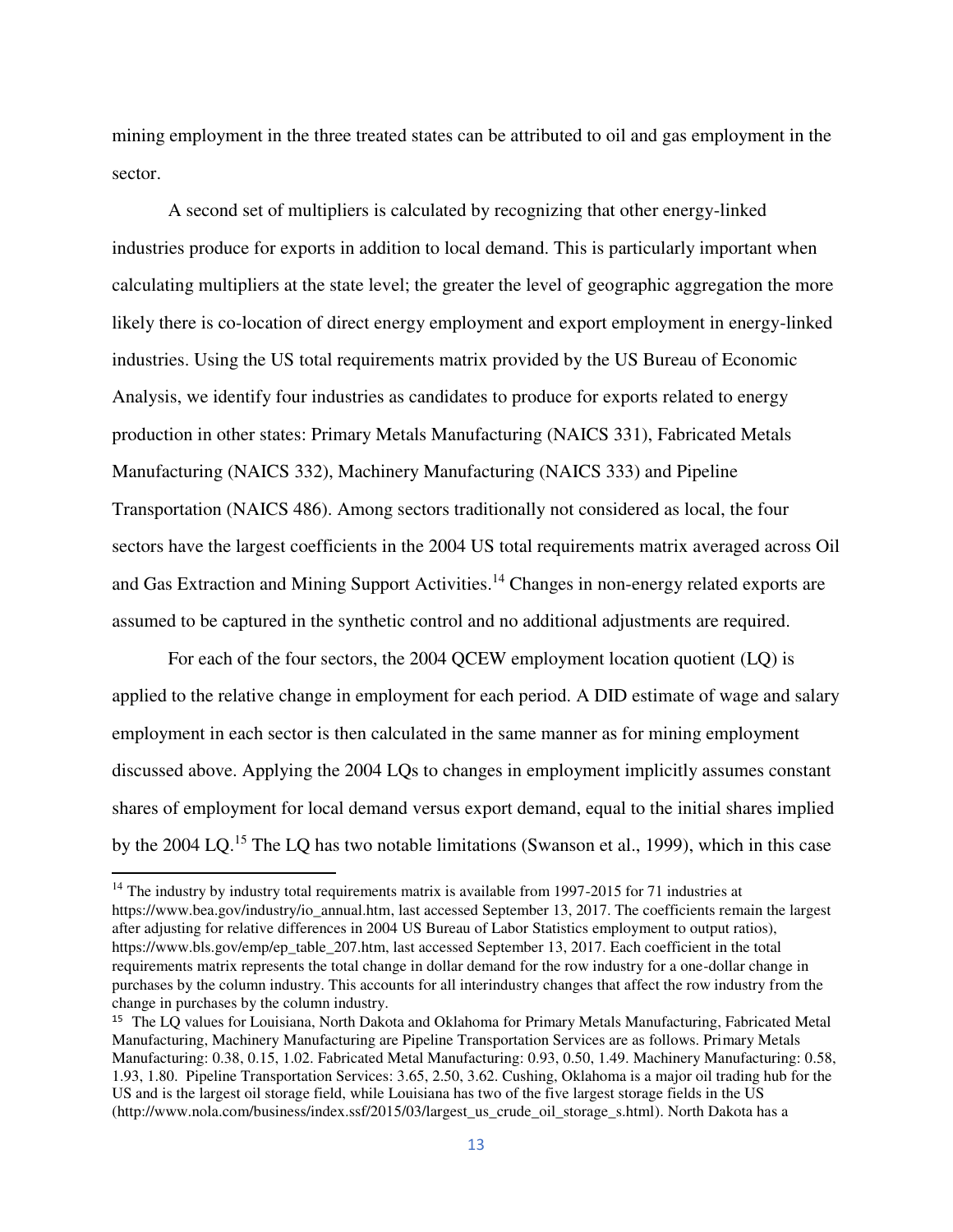leads to an unknown effect on estimated exports. First, a sector is only assumed to export when it has a higher than national average employment share; i.e., a state with a higher than national share is assumed a net exporter, but never an importer of a good, potentially under estimating exports. Second, the method assumes identical national and regional demands for the sector. But an oil and gas rich state likely has higher local demand for the four industries than the nation, which would lead to over estimates of exports.

Both sets of multipliers are reported in Table 2, arranged by period and state. The multiplier results for Louisiana (sans New Orleans) are shown in the first column of Table 2. The two multipliers for 2004-2008 are 4.47 and 3.34. The multipliers for 2014-2016 are larger in magnitude at 5.85 and 4.22. This suggests stronger multiplier effects during the bust phase. The DID estimate for total nonfarm wage and salary employment is slightly positive for 2004-2016, despite a slightly negative DID estimate of mining employment, which produces the negative long-run multiplier when considering mining employment alone as the exogenous change. The full- period estimate suggests there were long-run growth benefits of the energy boom in Louisiana through agglomeration economies and/or public education spending, despite mining employment eventually falling below its 2004 level in 2016.<sup>16</sup> Although the sign switches, the

 $\overline{\phantom{0}}$ 

pipeline system that connects to Canada. When we further investigated the sub-sectors of machinery manufacturing and fabricated metals, we found that the changes in the aggregates for North Dakota and Oklahoma could be attributed to those producing specifically for the oil and gas sector. But for Louisiana the sub-sectors producing for oil and gas exhibited different patterns than the aggregates. Therefore, for Louisiana the calculations for the second set of multipliers used QCEW employment in the following sub-sectors rather than the aggregate sectors: Mining and Oil and Gas Field Machinery Manufacturing (LQ=5.7); Plate Work and Fabricated Structural Products (LQ=5.4); and Fabricated Pipe and Pipe Fitting Manufacturing (LQ=3.1).

<sup>&</sup>lt;sup>16</sup> Hurricane Katrina in 2005 is not likely driving the results. First, we removed New Orleans from all the data for Louisiana because of Hurricane Katrina. Other parts of Louisiana and neighboring states were directly and indirectly affected but the multiplier calculated for the 2006-2008 sub-period is approximately the same as for 2004-2006. According to RAND Corporation Gulf States Policy Institute (2010) eighty four percent of evacuees from Alabama, Florida, Louisiana, and Mississippi returned to their home state within one year of initial displacement. Except Mississippi, by the end of 2016 labor force participation and employment in the affected states rebounded to pre-Katrina rates, with Louisiana's rising to higher rates. Those that did not return reported significantly increased selfemployment rates, which is not part of the QCEW wage and salary employment used in the analysis. In addition, only twelve percent of displaced New Orleans residents initially relocated elsewhere in Louisiana (Sastry and Gregory, 2014).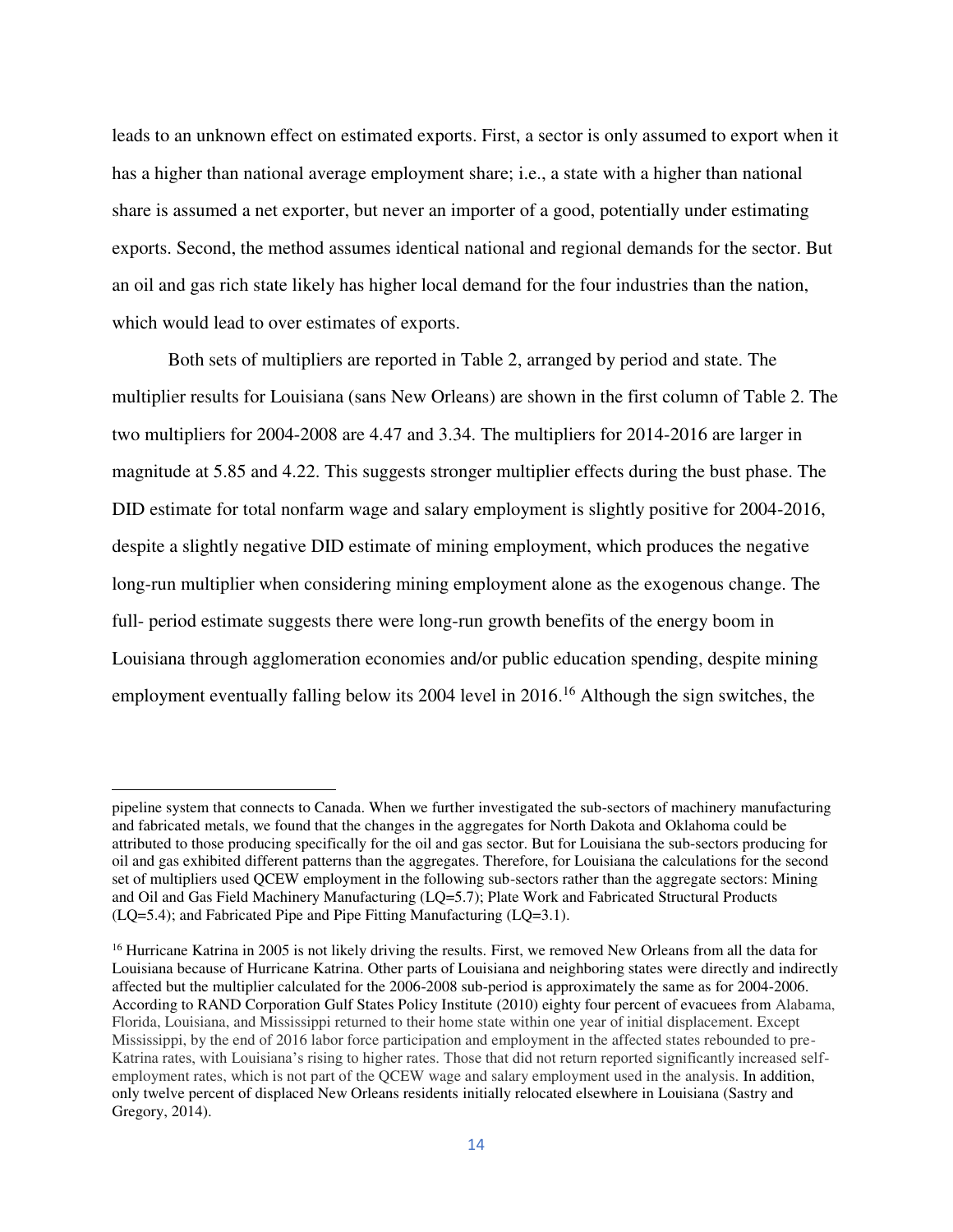large positive multiplier when also considering manufacturing and pipeline services over the entire period also supports an interpretation of long-run growth benefits.

From column (2), we see that the multipliers range from 4.63 to 4.34 for North Dakota over the period 2004-2008. The values are larger than the comparable total nonfarm wage and salary employment multiplier of 3.37 estimated by Munasib and Rickman (2015) for the nonmetropolitan portion of North Dakota. The larger multipliers may in part be attributable to the inclusion of the metropolitan areas, which may capture the effects of additional royalty payments and state government taxes and expenditures. The multipliers during the 2014-2016 period of falling oil and gas employment range between 3.23 and 3.13. The smaller multipliers during the decline help produce long-run multipliers for the 2004-2016 period of 6.19 and 6.77. The larger multipliers in the long run are suggestive of agglomeration effects or growth benefits of increased education spending rather than resource curse effects, though it also could reflect expectations of future growth in oil and gas development in the state.

 The third column of results in Table 2 show smaller multiplier values for Oklahoma, 2.95 and 2.52. The simple mining employment multiplier value fits the county-based multipliers reported by Tsvetkova and Partridge (2016), who report a value of 3 over a six-year period. Weber (2014) reports an employment multiplier of 2.4 associated with natural gas extraction for counties in Arkansas, Louisiana, Oklahoma and Texas over a ten-year period. In examining 647 nonmetropolitan counties mostly in the  $10<sup>th</sup>$  Federal Reserve District 2001 to 2011 over a tenyear period, Brown (2014) finds an employment multiplier of 1.7 from natural gas exploration and extraction. The much larger multipliers for the 2014-2016 period of decline for Oklahoma contrasts with the smaller multipliers for North Dakota but fit those for Louisiana. The negative DID estimate for total nonfarm wage and salary employment despite the long-run increase in oil and gas employment suggests a slight resource curse result.

#### *4.3 Sensitivity Analysis*

We compare the results for Louisiana, North Dakota and Oklahoma with those for the thirty donor states and their synthetic controls. This follows the procedure for placebo analysis in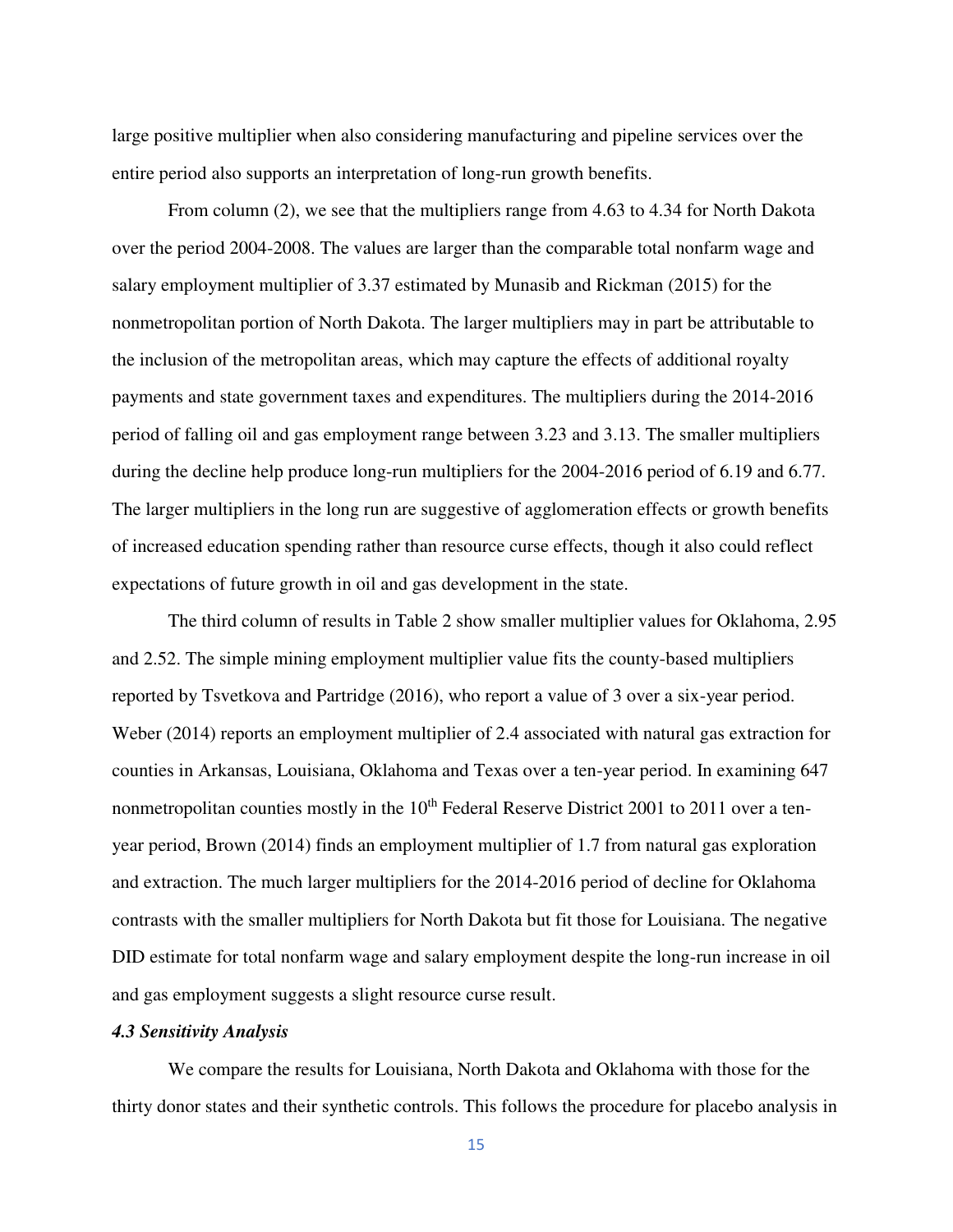the SCM method where each donor state is specified as a treated state and compared to a corresponding synthetic control. Any difference between the treated donor state in employment growth relative to the corresponding synthetic control would not be expected to follow the pattern of oil and gas states; the differences could be attributable to other idiosyncratic industry shocks or changes in state policy.

 Figure 5 shows the differences in total nonfarm wage and salary employment between each treated state in the placebo analysis and its synthetic control.<sup>17</sup> The three oil and gas states peak in relative employment in 2009 compared to the donor states during the initial boom. Louisiana, North Dakota and Oklahoma are ranked fifth, third and tenth, respectively, in 2009. The three states reached absolute peaks in 2008, ranking fifth, first, and third respectively in 2008. Relative to their synthetic controls, North Dakota rises to first place by 2014, with Oklahoma fourth and Louisiana fifth. Despite significant employment losses from 2014-2016, North Dakota remains in first place in 2016 in terms of relative employment growth from 2004- 2016. Louisiana and Oklahoma fall to fourteenth and twenty-third place respectively.

#### *4.4 Public Spending Over the Boom-Bust Cycle*

l

We next explore whether differences in state and local spending responses to the oil and gas boom and bust affected the short-run and long-run multipliers. Negative impacts on state employment from reduced state and local government spending have been reported by Rickman and Wang (2018). Of particular relevance to possible resource curse outcomes, negative relationships have been found between resource dependence and public education spending (Gylfason, 2001; Papyrakis and Reyer, 2007; Walker, 2013). Contrarily, based on a panel of the lower 48 US states from 1970 to 2008, James (2017) reports that resource rich states spend more on public education, particularly during times of high energy prices.<sup>18</sup> Marchand and Weber (2018) found though that greater spending in Texas school districts experiencing an increase in their tax base from the recent shale boom accrued to capital projects and debt servicing rather

<sup>&</sup>lt;sup>17</sup> Florida is removed from the comparison because of a poor pre-treatment fit in the outcome variable.

<sup>&</sup>lt;sup>18</sup> James (2017) also reports that the result holds when only considering the top five oil and gas producing states, either in terms of total production or per capita production.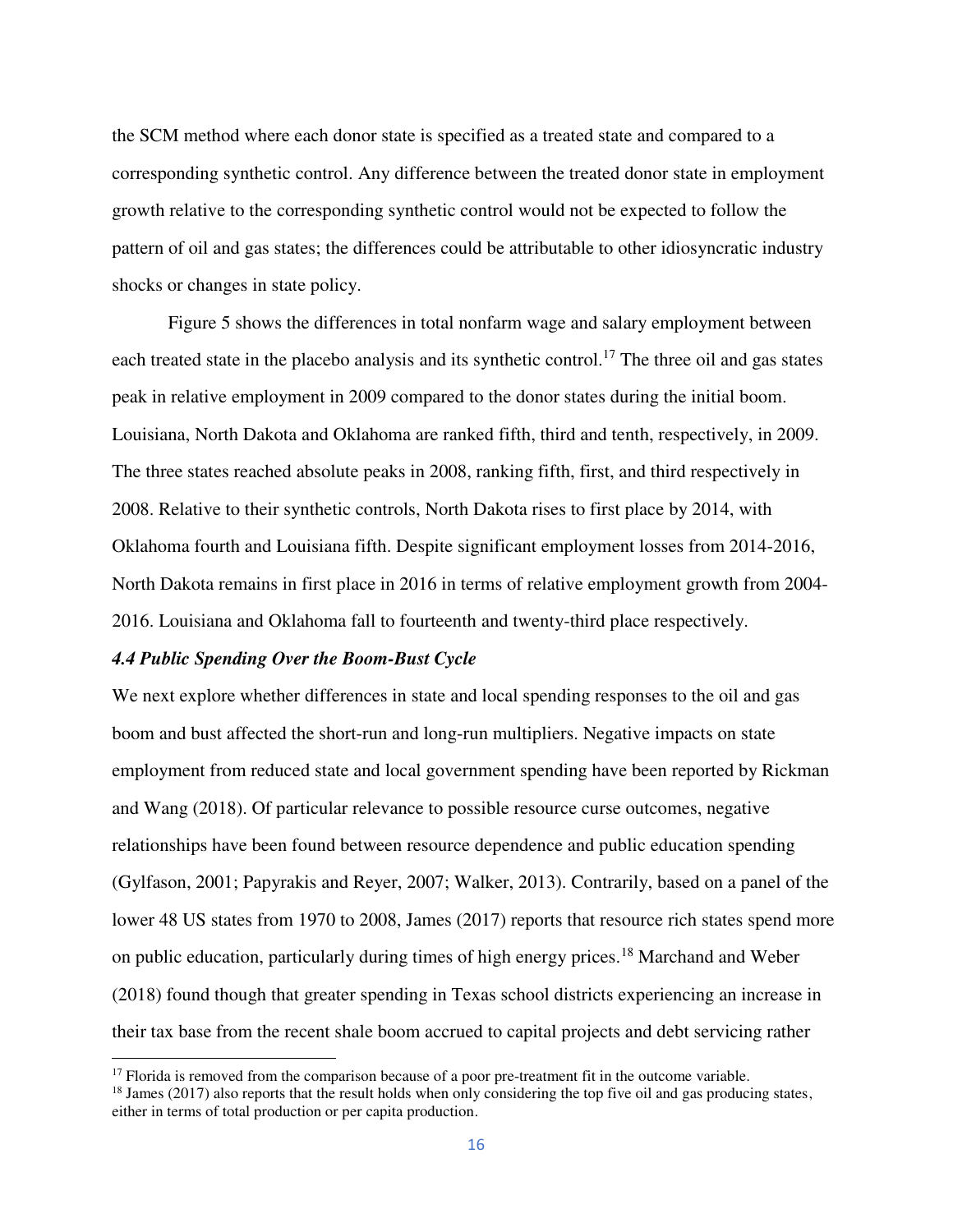than to teachers, which may have contributed to the observed greater teacher turnover and decline in student test scores.

Figure 6 shows a comparison of the changes in real per capita total state and local general expenditures in the three oil and gas states compared to their respective synthetic controls using the weights for each synthetic control shown in Table  $1<sup>19</sup>$  Figure 7 similarly shows the same for changes in real per capita state and local education expenditures in the three oil and gas boom states compared to those of the corresponding synthetic controls. Panels A and B of Table 3 show the differences in growth between the oil and gas state and their synthetic controls. Because of data availability, we report expenditures for the entire state of Louisiana.

Figures 6 and 7 show that during the 1992-2004 pre-treatment period, the pre-treatment paths of the synthetic controls generally follow those of their respective oil and gas states; this is notable considering that the weights for the synthetic controls were obtained from matching of total nonfarm wage and salary employment, not public expenditures. But real per capita total state and local expenditures grew slower in all three states relative to their synthetic controls (Figure 6 and Panel A of Table 3) during the pre-treatment period, approximately one-half of a percentage point per year or less. The same was true for Louisiana and North Dakota for growth in real per capita education expenditures (Figure 7 and Panel B of Table 3); whereas, Oklahoma's pre-treatment growth closely matched that of its synthetic control.

During the initial boom period beginning in 2004, growth in real per capita total general expenditures began to exceed those of the synthetic controls for Louisiana and Oklahoma (Figures 6 and Panel A of Table 3). North Dakota's growth matched that of its synthetic control. During the 2008-2015 period, Louisiana's real per capita general expenditures dramatically declined relative to its synthetic control, North Dakota's dramatically rose, while Oklahoma's slightly increased. Consistent with James (2017) expenditures grew in all three states relative to their synthetic control over the entire 2004-2015 period.

 $\overline{a}$ 

<sup>&</sup>lt;sup>19</sup> State expenditures are from the Annual Survey of Government Finances: Urban Institutehttp://slfdqs.taxpolicycenter.org/pages.cfm.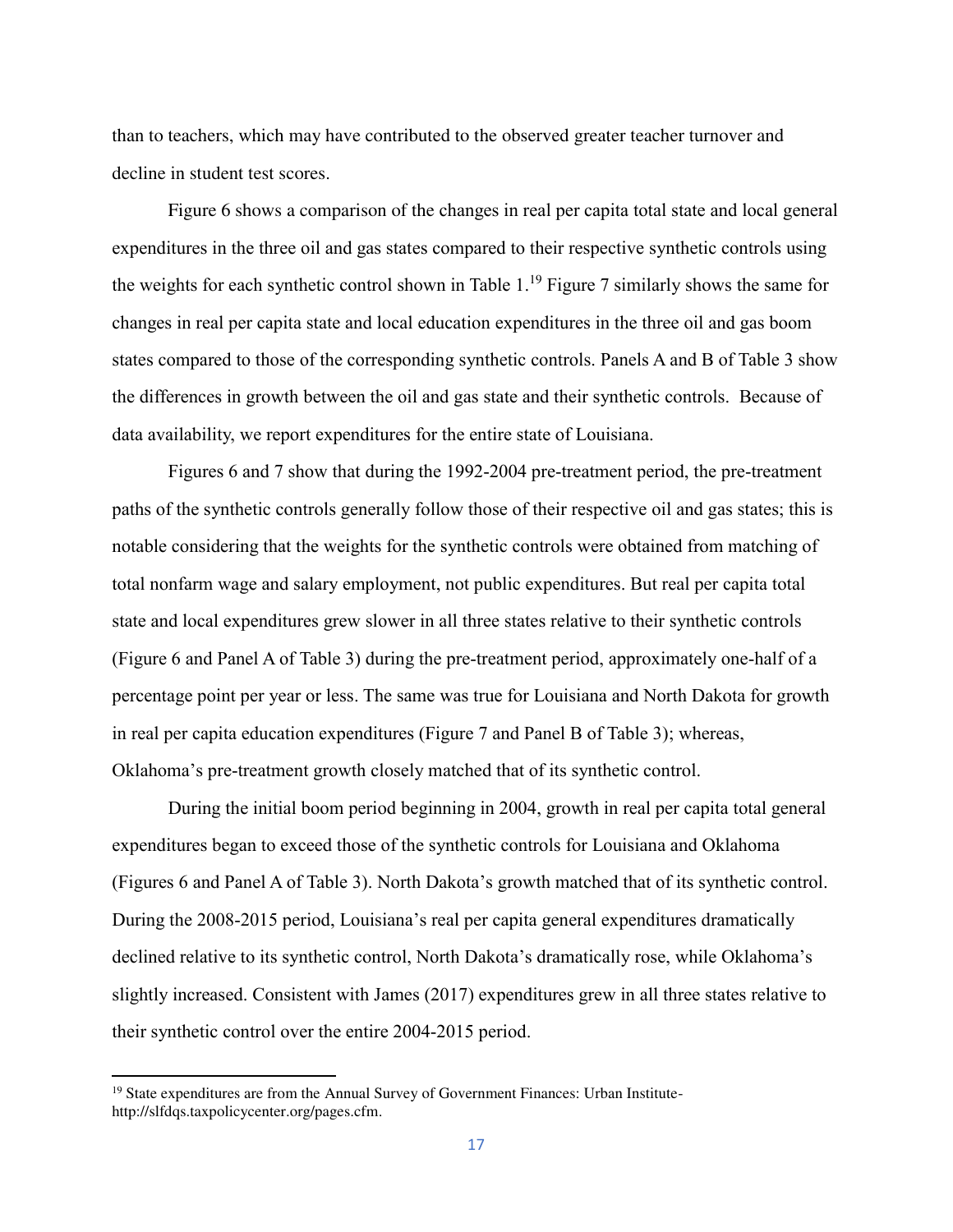Real per capita state and local education expenditures also rose during the initial 2004- 2008 boom period in Louisiana and Oklahoma and were likewise flat in North Dakota (Figure 7 and Panel B of Table 3). From 2008-2015, North Dakota's expenditures dramatically rose, while they declined in both Louisiana and Oklahoma, particularly during 2014-2015 for Oklahoma. The increases over the 2004-2015 period were smaller than those for total general expenditures.

To address more specifically the potential effects on the quality of primary and secondary education, we also examine public school teacher salaries.<sup>20</sup> Increased education spending can accrue to non-instructional uses such as capital projects and debt servicing rather than teacher salaries, which can affect turnover and quality of instruction (Marchand and Weber, 2018). Total education spending also includes that on higher education.

Panel C of Table 3 shows larger relative increases in real teacher salaries during 2004- 2008 in Louisiana and North Dakota than in Oklahoma. Relative teacher salaries then declined from 2008-2016 in Louisiana and Oklahoma, producing only a slight increase over the entire 2004-2016 period for Louisiana and a decline in Oklahoma. North Dakota experienced nearly a fourteen percent increase in real teacher salaries over the entire post-treatment period. In fact, Oklahoma's teacher salaries ranked forty-eight among the fifty states in both 2004 and 2016. <sup>21</sup> Louisiana improved its ranking from forty-third to thirty-third, while North Dakota improved its ranking from forty-ninth to twenty-eighth. Besides the reduction in real teacher salaries in Oklahoma, increased classroom crowding, the move by some schools to four-day weeks, and the statewide shortage of teachers (Wendler, 2015) that resulted from reduced spending may have adversely affected educational outcomes and business recruiting (Hardiman,  $2017$ ).<sup>22</sup>

 $\overline{\phantom{0}}$ 

 $20$  Public school teacher salaries are from various years of the Digest of Education Statistics by the National Center for Education Statistics, https://nces.ed.gov/programs/digest/.

<sup>&</sup>lt;sup>21</sup> Using the 2009-2011 3-year microdata sample of the American Community Survey, Rickman et al. (2017b) report Oklahoma near the bottom in teacher salaries among all states, regardless of adjusting for teaching conditions, costof-living and household amenity-attractiveness.

 $^{22}$  Earthquakes in Oklahoma associated with the disposal of wastewater from hydraulic fracking of oil and gas began to increase after 2010, with the number of 3.0 magnitude or higher earthquakes exceeding the number in California by 2014, creating a new household disamenity in Oklahoma (Cheung et al., 2016). But because the number of earthquakes did not peak until near the end of the period, earthquakes less likely influenced the outcomes during the entire period. Earthquakes though could become another source of a resource curse in Oklahoma if they reduce the natural amenity attractiveness of the state.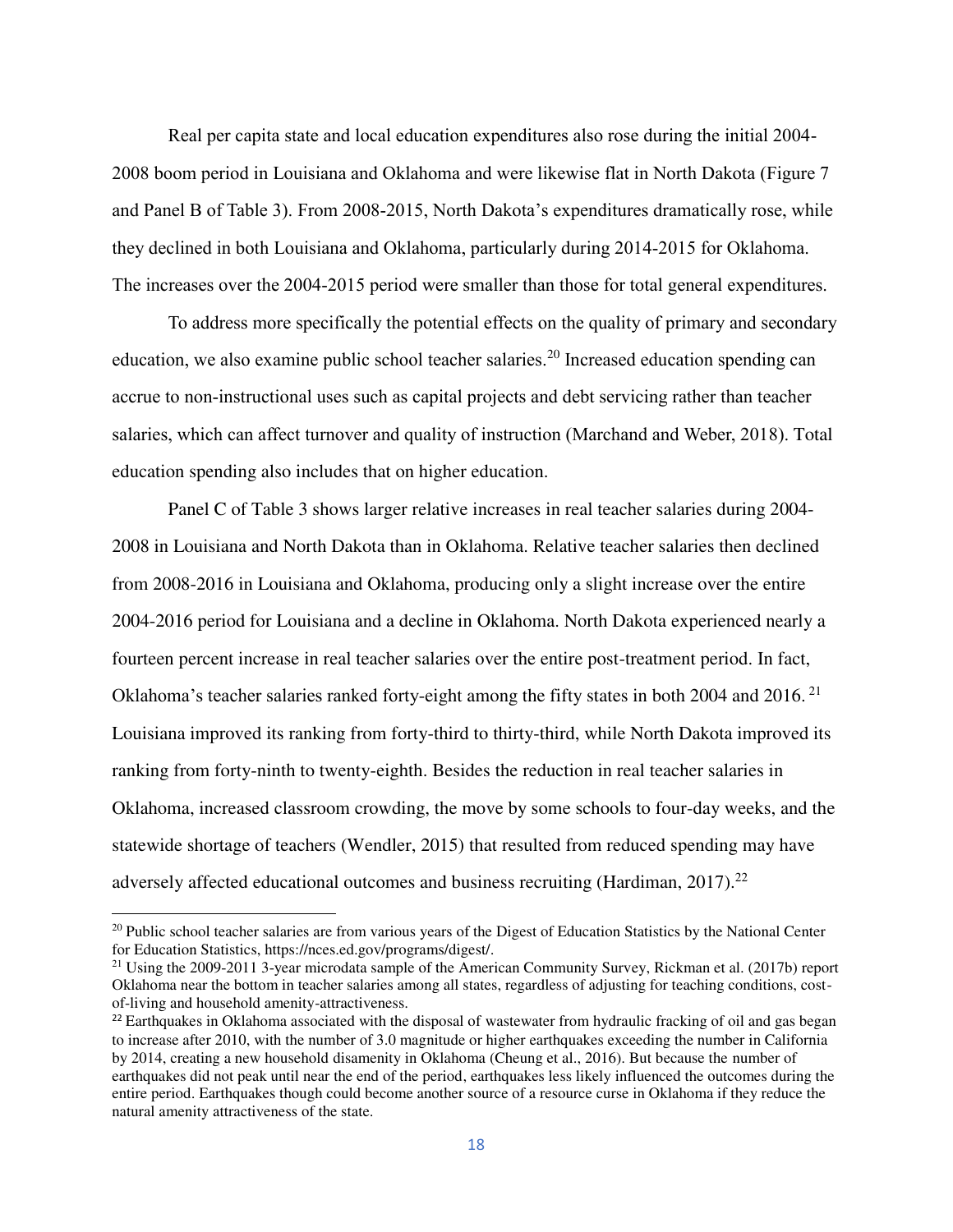The larger boom in energy production in North Dakota likely is the dominant factor in explaining its relative increase in state and local expenditures. But Oklahoma also is reported to have had the lowest effective tax rate (severance and ad valorem taxes combined) on oil and gas production among nine states.<sup>23</sup> Louisiana had the second highest rate, while North Dakota had the fifth highest rate. Louisiana also was the only one of the three states not to reduce its top personal income tax rate between the tax years of 2004 and 2016 (Tax Policy Center, 2017). As is more typical during energy booms (James, 2017), Oklahoma cut its top personal income tax rate from 6.75 to 5 percent from 2004 to 2016, while North Dakota cut its top personal income tax rate from 5.54 to 2.9 percent from 2008 to 2016. The personal income tax rate for Louisiana remained at 6 percent throughout the 2004-2016 period. All three states have low personal income shares of property taxes, which make them less likely a source of increased education spending from rising property values during an energy boom as in Texas (Marchand and Weber, 2018). The higher rate of taxation of oil and gas production and the absence of cuts in the rate of personal income taxation could plausibly explain Louisiana's surge in real per capita education spending and estimated (slight) long-run growth benefits from the oil and gas cycle during the 2004 to 2016 period relative to Oklahoma.

## **5. Conclusion**

 $\overline{a}$ 

Addressing understudied aspects of the energy cycle, this paper examines the employment impacts of the oil and gas boom and bust for the US states of Louisiana, North Dakota and Oklahoma over the period 2004-2016. The period includes an initial boom, a decline that includes the Great Recession, a subsequent boom, and then a bust in energy prices and energy sector employment during a period of national growth. The three states are intensive in the production of oil and generally match each other prior to the energy boom and in the timing of the ups and downs in the energy cycle during the post-2004 period. With New Orleans removed

<sup>&</sup>lt;sup>23</sup> The nine states in order of rate of taxation are Wyoming, Louisiana, Arkansas, Montana, North Dakota, Texas, Utah, Idaho and Oklahoma (Covenant Consulting Group, 2017, p.14).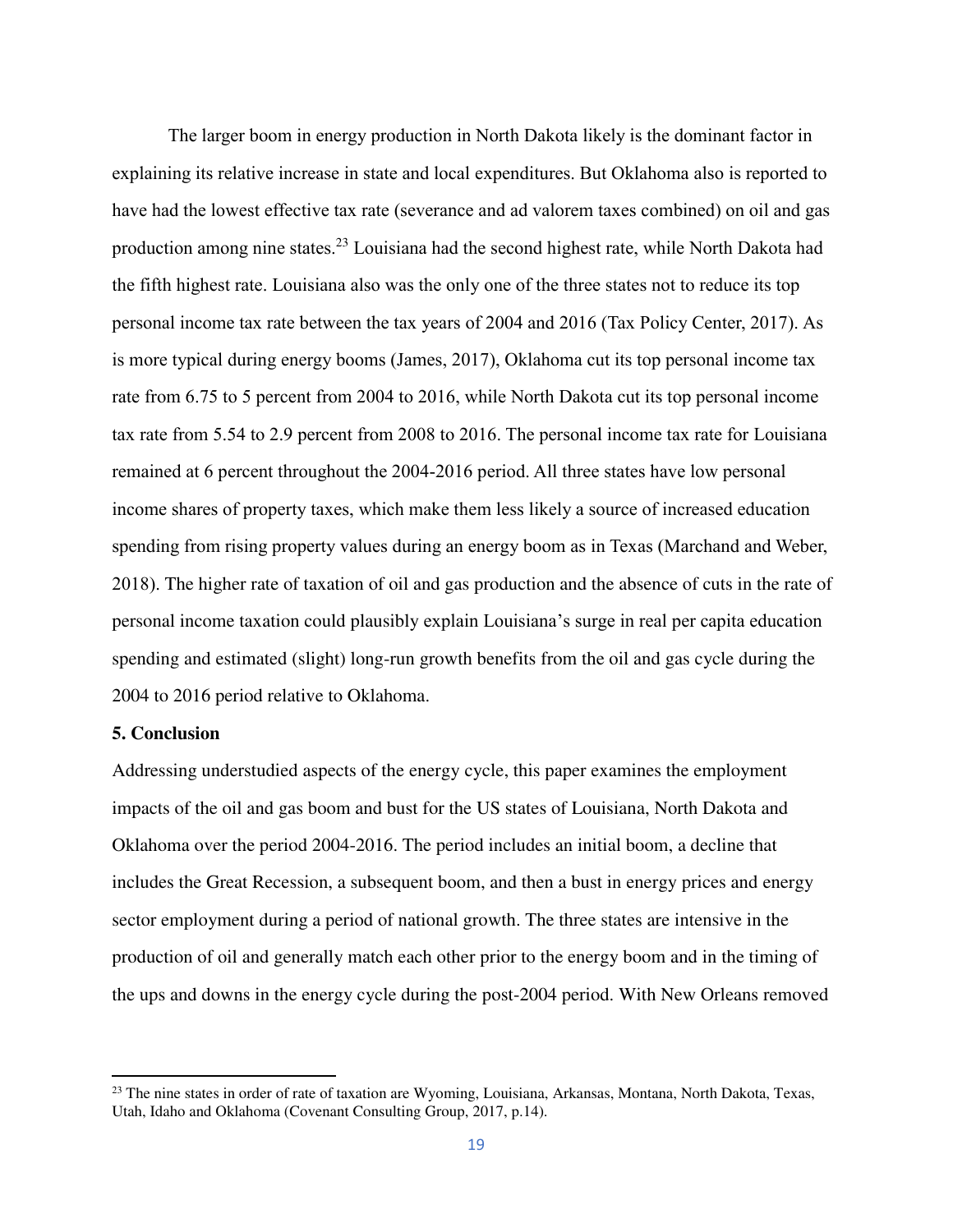from Louisiana because of Hurricane Katrina, the areas of study are relatively more nonmetropolitan than other states and absent strong trends in other mining employment.

 The synthetic control method is applied to total nonfarm wage and salary employment from 1992 to 2004 to construct the counterfactuals for the three states for the post-2004 period. Employment multipliers are calculated during the initial boom period (2004-2008), a bust in the oil and gas sector that diverged from overall national economic trends (2014-2016) and the entire period (2004-2016). For all three states, increased oil and gas employment significantly increased relative total nonfarm employment during the initial boom period. The multipliers during the initial boom period are comparable or larger than employment multipliers reported in the literature, which almost exclusively have been estimated at the US county level.

For North Dakota, what went up did not completely come down. Possible agglomeration economies and benefits of increased education spending and increased teacher salaries may underlie the smaller multipliers during the bust phase of the energy cycle. Although Louisiana mining employment declined over the post-2004 period, relative total nonfarm employment remained above that of its synthetic control comparison unit; the outcome is suggestive of slight agglomeration economies or long-run benefits from improvement in education spending and teacher salaries. Only for Oklahoma is there evidence of a (slight) resource curse effect. Larger multiplier effects were estimated for the bust phase, producing a long-run reduction in total nonfarm employment, despite a long-run increase in mining employment in the state. Associated with the outcome was a decline in real public school teacher salaries in Oklahoma that left them ranked forty-eighth in the nation.

 Future research could examine the distribution of impacts across sectors in assessing potential long-run growth benefits versus resource curse outcomes over even a longer timeperiod. The large estimated growth effects in North Dakota may in part relate to expectations of future energy development and continued investment in energy-related infrastructure. There also may be thresholds in public school funding levels and teacher salaries that produce resource curse outcomes that should be avoided. Further research also is needed on estimating state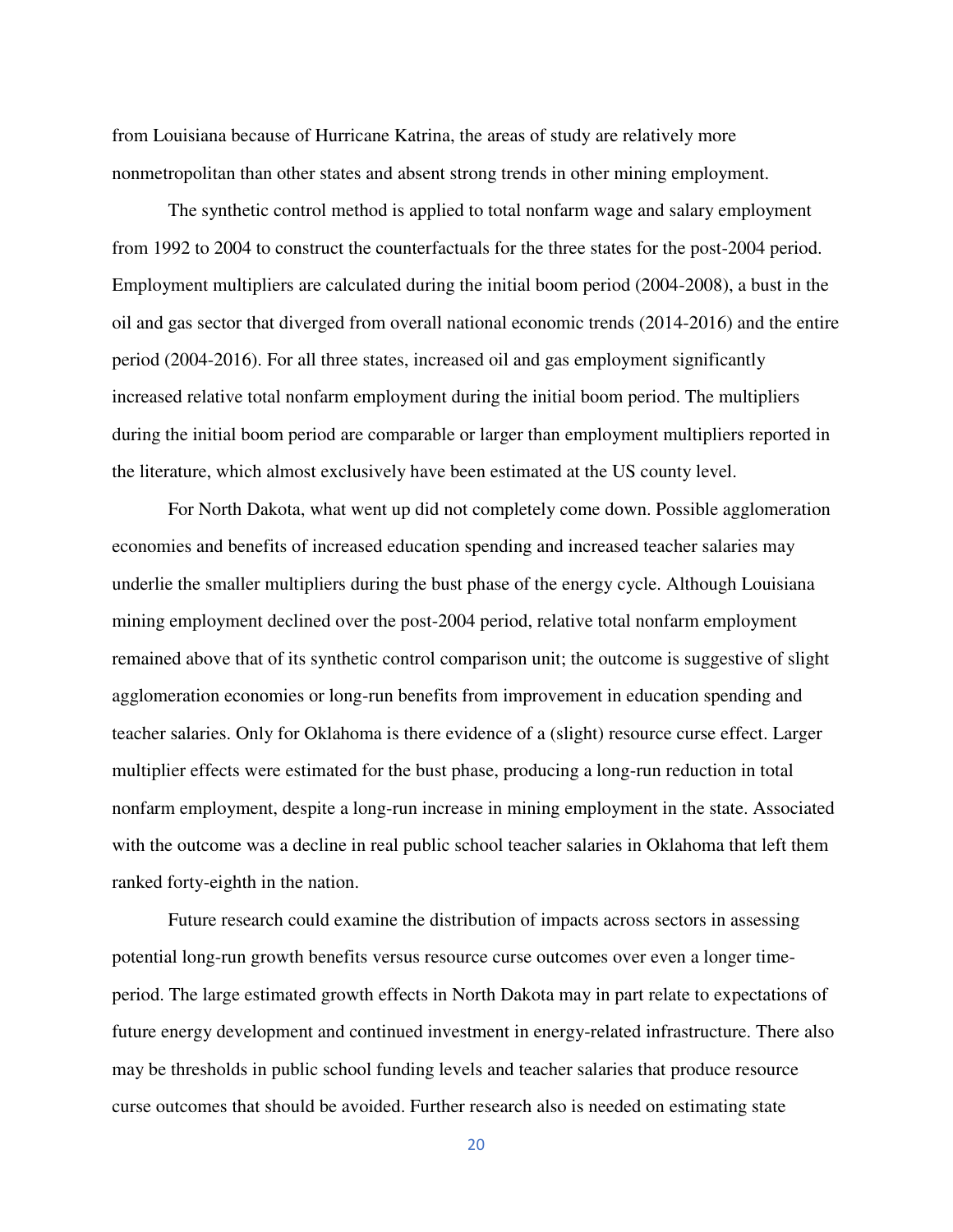exports in other sectors related to the energy cycle. This issue was shown to be important for Louisiana and Oklahoma in this study and needs to be addressed in estimating the impacts of the energy sector at broader geographic scales.

## **References**

Abadie, Alberto, Alexis Diamond, and Jens Hainmueller, 2010. "Synthetic Control Methods for Comparative Case Studies: Estimating the Effect of California's Tobacco Control Program," *Journal of the American Statistical Association* 105, 493-505.

Abadie, Alberto, and Javier Gardeazabal, 2003. "The Economic Costs of Conflict: A Case-Control Study for the Basque Country." *American Economic Review* 93 (1),113-132. Agerton, Mark, Peter R. Hartleya, Kenneth B. Medlock III, and Ted Temzelides, 2017.

"Employment Impacts of Upstream Oil and Gas Investment in the United States," *Energy Economics* 62, 171-180.

Allcott, Hunt and Daniel Keniston, 2017. "Dutch Disease or Agglomeration? The Local Economic Effects of Natural Resource Booms in Modern America," *Review of Economic Studies*, DOI:10.1093/restud/rdx042.

Bartik, A., Currie, J., Greenstone, M. and Knittle, C., 2016. "The Local Economic and Welfare Consequences of Hydraulic Fracturing." MIT Center for Energy and Environmental Policy Research Working Paper 2016-002.

Black, D., McKinnish, T. and Sanders, S., 2005. "The Economic Impact of the Coal Boom and Bust," *Economic Journal* 115(502), 444–471.

Brown, J., 2014. Production of Natural Gas from Shale in Local Economies: A Resource Blessing or Curse? Federal Reserve Bank of Kansas City. *Economic Review* 99(1), 119–147. Brown, Jason P., Timothy Fitzgerald, and Jeremy G. Weber, 2016. "Capturing Rents from Natural Resource Abundance: Private Royalties from US Onshore Oil & Gas Production," *Resource and Energy Economics* 46, 23–38.

Cheung, Ron, Daniel Wetherell and Stephan Whitaker, 2016. "Earthquakes and House Prices: Evidence from Oklahoma," Federal Reserve Bank of Cleveland Working Paper No. 16-31.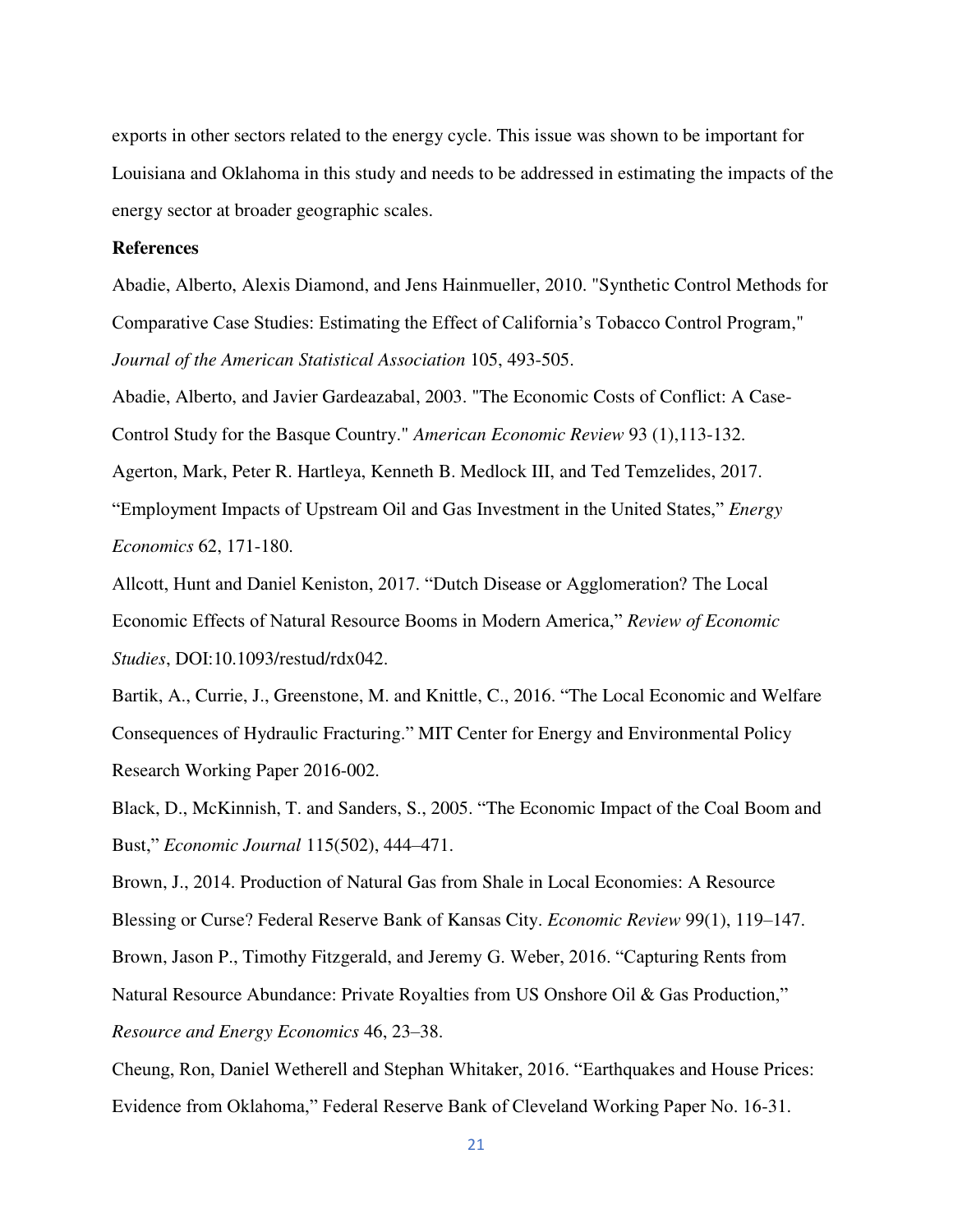Covenant Consulting Group, 2017. "2016 Oil and Gas Taxation Comparison for the State of Idaho," [https://www.idl.idaho.gov/oil-gas/2016-oil-gas-taxation-comparison\\_rev.pdf,](https://www.idl.idaho.gov/oil-gas/2016-oil-gas-taxation-comparison_rev.pdf) accessed on September 17, 2017.

Feyrer, James, Erin T. Mansur and Bruce Sacerdote, 2017. "Geographic Dispersion of Economic Shocks: Evidence from the Fracking Revolution," *American Economic Review* 107(4), 1313- 1334.

Goetz, Stephan, Mark Partridge, Dan Rickman, Shibalee Majumdar, 2011. "Sharing the Gains of Local Economic Growth: Race to the Top vs. Race to the Bottom Economic Development Policies", *Environment and Planning C*, *29* (3), 428-456.

Gylfason, Thorvaldur, 2001. "Natural Resources, Education and Economic Development," *European Economic Review* 45, 847-859.

Haggerty, Julia, Patricia Gude, Mark Delorey and Ray Rasker, 2014. "Long-term Effects of Income Specialization in Oil and Gas Extraction: The US West, 1980–2011," *Energy Economics* 45, 186-195.

Hardiman, Samuel, 2017. "Governor Fallin uses Tulsa Event to Renew Call for New Revenue Sources," *Tulsa World*, April 18.

Jacobsen, Dominic and Grant D. Parker, 2014. "The Economic Aftermath of Resource Booms: Evidence from Boomtowns in the American West," *Economic Journal* 126 (June), 1092–1128. James, Alexander, 2015. "US State Fiscal Policy and Natural Resources," *American Economic Journal: Economic Policy* 7(3), 238-257.

\_\_\_\_\_, 2017. "Natural Resources and Education Outcomes in the United States," *Resource and Energy Economics* 49, 150-164.

Komarek, Timothy M., 2016. "Labor Market Dynamics and the Unconventional Gas Boom: Evidence from the Marcellus Region," *Resource and Energy Economics* 45, 1-17. Maniloff, Peter and Ralph Mastromonaco, 2017. "The Local Employment Impacts of Fracking:

A National Study," *Resource and Energy Economics* 49, 62-85.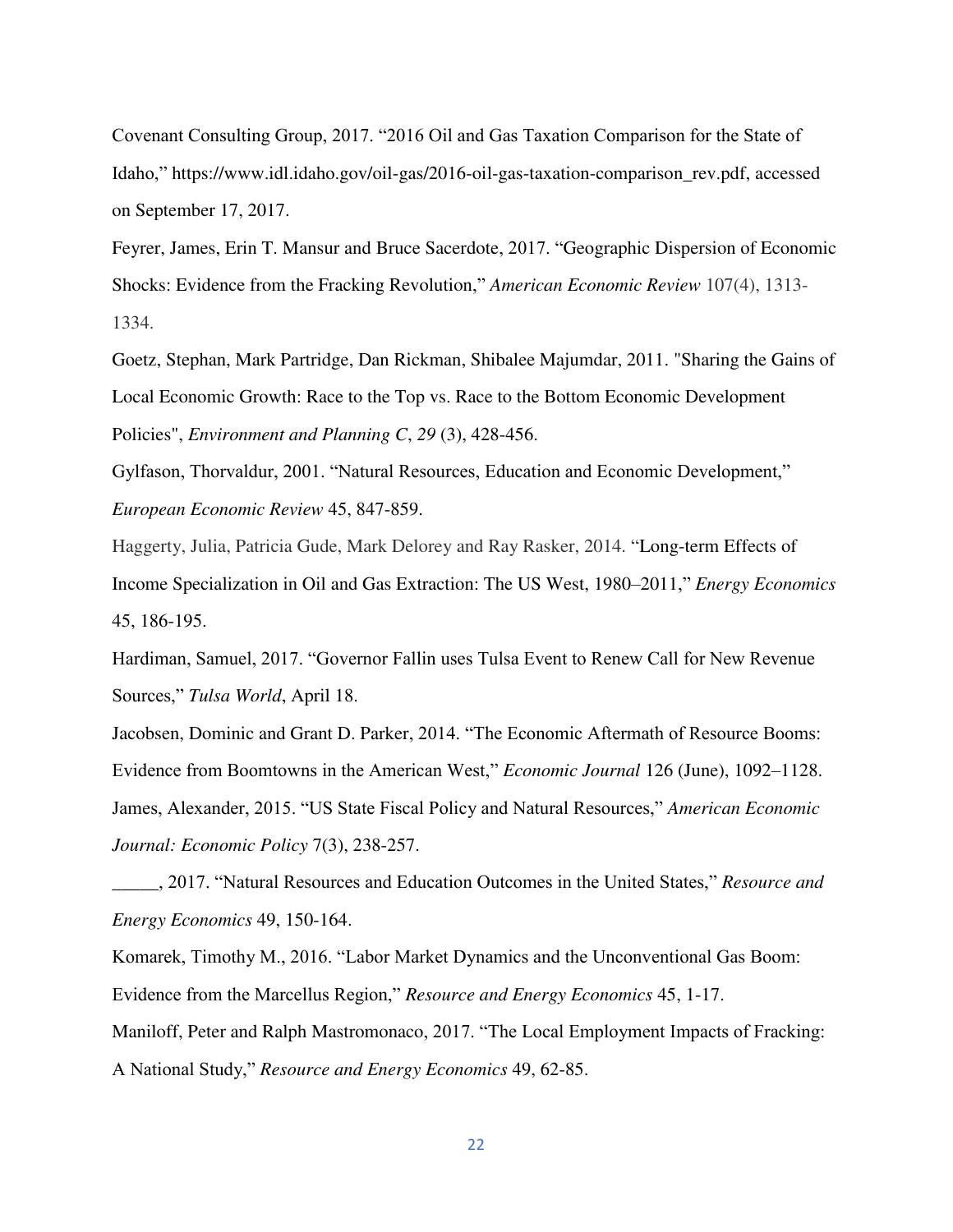Marchand, J., 2012. "Local Labor Market Impacts of Energy Boom-Bust-Boom in Western Canada," *Journal of Urban Economics* 71(1), 165–174.

Marchand, J. and J. Weber, 2017. "Local Labor Markets and Natural Resources," *Journal of Economic Surveys*. DOI: 10.1111/joes.12199.

\_\_\_\_\_, 2018. "The Local Effects of the Texas Shale Boom on Schools, Students and Teachers," University of Alberta Working Paper No. 2017-12, accessed at

https://sites.ualberta.ca/~econwps/2017/wp2017-12-1.pdf on May 7, 2018.

Mason, Charles F., Lucija A. Muehlenbachs, and Sheila M. Olmstead, 2015. "The Economies of Shale Gas Development," *Annual Review Resource Economics* 7:269–89.

Michaels**,** Guy, 2011. "The Long-Term Consequences of Resource-Based Specialization," *Economic Journal* 121(March), 31-57.

[Miljkovic, Dragan](javascript:__doLinkPostBack() and David [Ripplinger, 2016.](javascript:__doLinkPostBack() "Labor Market Impacts of US Tight Oil Development: The Case of the Bakken," *Energy Economics*, 60, pp. 306-12.

Munasib, Abdul and Dan S. Rickman, 2015. "Regional Economic Impacts of the Shale Gas and Tight Oil Boom: A Synthetic Control Analysis," *Regional Science and Urban Economics* 50: 1– 17.

National Center for Education Statistics. 2015. *Digest of Education Statistics*, Table 211.60, https://nces.ed.gov/programs/digest/d15/tables/dt15\_211.60.asp.

Papyrakis, Elissaios and Reyer Gerlagh, 2007. "Resource Abundance and Economic Growth in the United States," *European Economic Review* 51(4), 1011-39.

Paredes, D., T. Komarek and S. Loveridge, 2015. "Income and Employment Effects of Shale Gas Extraction Windfalls: Evidence from the Marcellus Region," *Energy Economics* 47, 112- 120.

RAND Corporation Gulf States Policy Institute, 2010. "The Workforce and Economic Recovery Effects of Hurricane Katrina," https://www.rand.org/pubs/research\_briefs/RB9531/index1.html. Rickman, Dan S. and Shane D. Rickman, 2011. "Population Growth in High-Amenity Nonmetropolitan Areas: What's the Prognosis?" *Journal of Regional Science* 51(5), 863-879.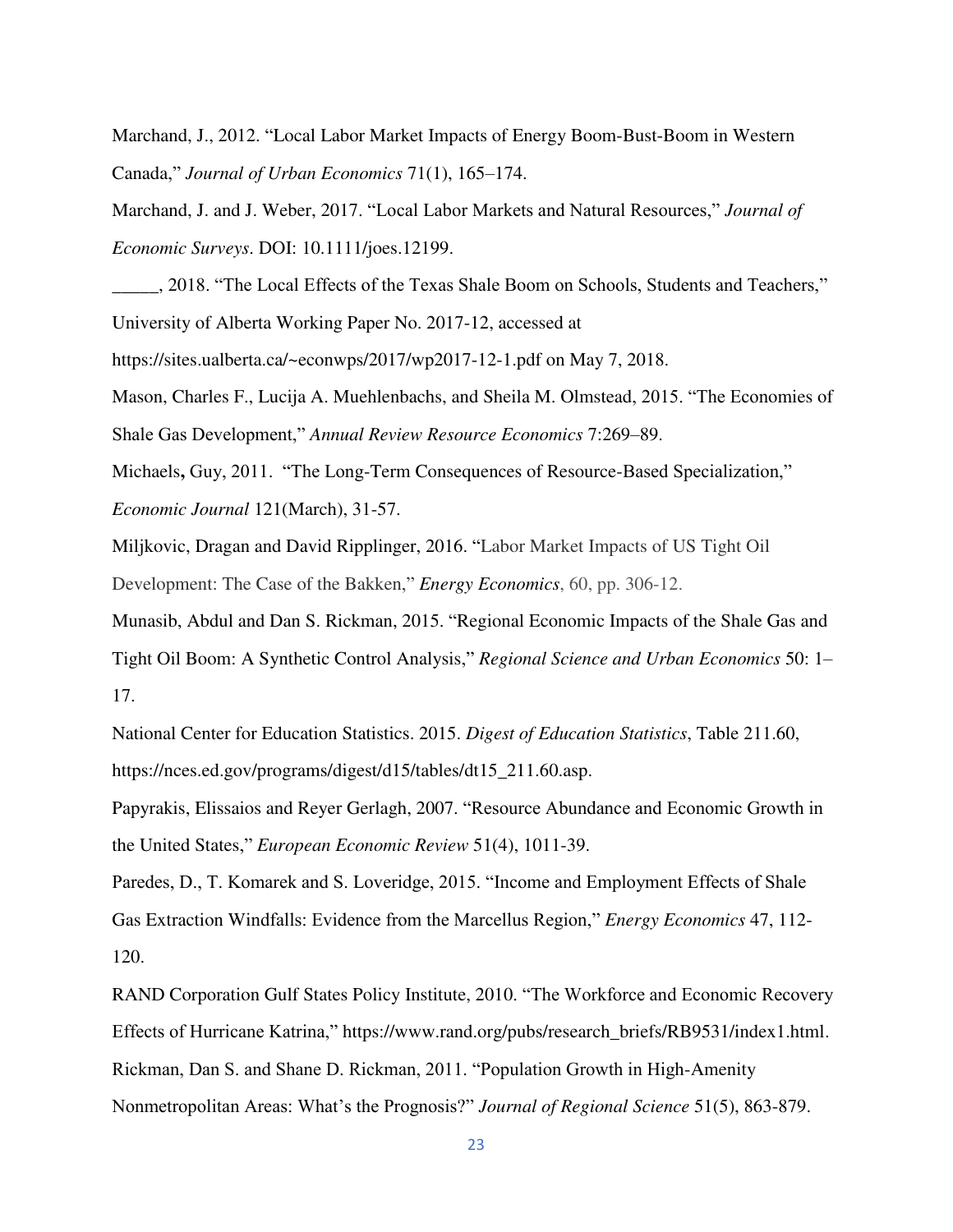Rickman, Dan S. and Hongbo Wang, 2018. "Two Tales of Two US States: Regional Fiscal Austerity and Economic Performance," *Regional Science and Urban Economics, 68,* 46-55. Rickman, Dan S., Hongbo Wang and John V. Winters, 2017a. "Is Shale Development Drilling Holes in the Human Capital Pipeline?" *Energy Economics*. *62*, 283-290.

\_\_\_\_\_, 2017b. "Adjusting State Teacher Salaries for Interstate Comparison," *Public Finance Review*, doi.org/10.1177/1091142117714055.

Sachs, Jeffrey D. and Andrew M. Warner, 2001. "Natural Resources and Economic Development the curse of natural resources," *European Economic Review* 45: 827-838. Sastry, Narayan and Jesse Gregory, 2014. "The Location of Displaced New Orleans Residents in the Year After Hurricane Katrina," *Demography* 51, 753-775.

Swanson, Michael J., George W. Morse and Knut Ingar Westeren, 1999. "Regional Purchase Coefficients Estimates from Value-Added Tax Data," *Journal of Regional Analysis and Policy* 29(2), 31-50.

Tax Policy Center, 2017. *State Individual Income Tax Rates 2000-2017*, Urban Institute and Brookings Institution, accessed at [http://www.taxpolicycenter.org/statistics/state-individual](http://www.taxpolicycenter.org/statistics/state-individual-income-tax-rates-2000-2017)[income-tax-rates-2000-2017](http://www.taxpolicycenter.org/statistics/state-individual-income-tax-rates-2000-2017) on September 18, 2017.

Tsvetkova, A. and Partridge, M., 2016. "Economics of modern energy boomtowns: do oil and gas shocks differ from shocks in the rest of the economy?" *Energy Economics* 59: 81–95.

US Department of Agriculture, Economic Research Service, 2015. Data last September 22, 2015 at http://www.ers.usda.gov/data-products/county-typology-codes/descriptions-andmaps.aspx#poploss.

Walker, Anne, 2013. "An Empirical Analysis of Resource Curse and the Educational Attainment Channel in the Appalachian Region," Dissertation for the College of Business and Economics at West Virginia University.

Weber**,** Jeremy G., 2012. "The Effects of a Natural Gas Boom on Employment and Income in Colorado, Texas, and Wyoming," *Energy Economics* 34(5), 1580-88.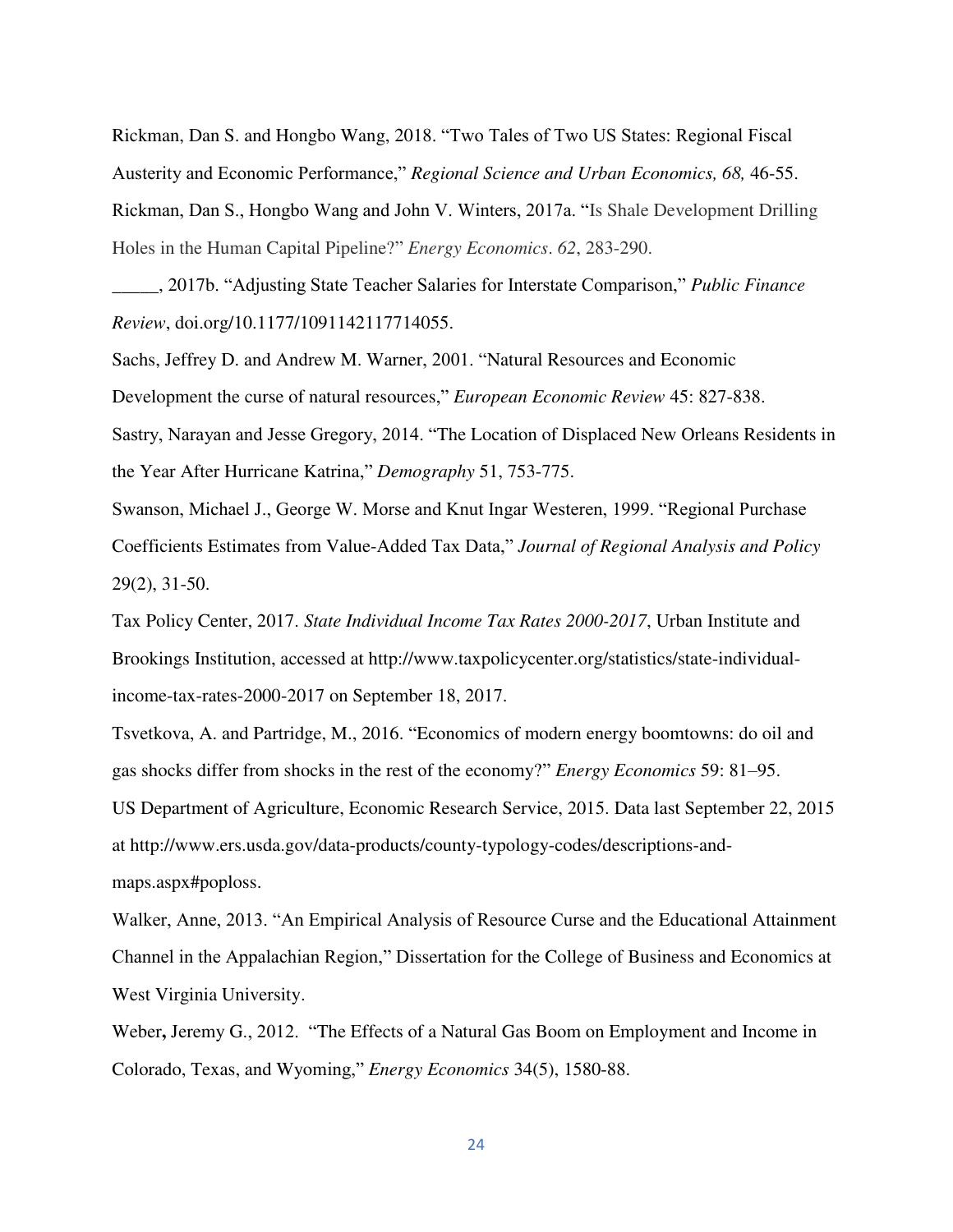\_\_\_\_\_, 2014. "A decade of natural gas development: The makings of a resource curse?" *Resource and Energy Economics* 37,168-183.

Weber, Jeremy G., Yongsheng Wang, and Maxwell Chomas, 2015. "How Much Do US State Governments Really Tax Oil and Gas Production," [USAEE Working Paper No. 15-223.](https://papers.ssrn.com/sol3/papers.cfm?abstract_id=2672076##)

Weinstein, A., 2014. "Local labor market restructuring in the shale boom," *Journal of Regional Analysis and Policy* 44(1): 71–92.

Wendler, Emily. 2015. "Why are There 1,000 Unfilled Teaching Jobs in Oklahoma." (11 May 2015) http://kosu.org/post/why-are-there-1000-unfilled-teaching-jobs-oklahoma.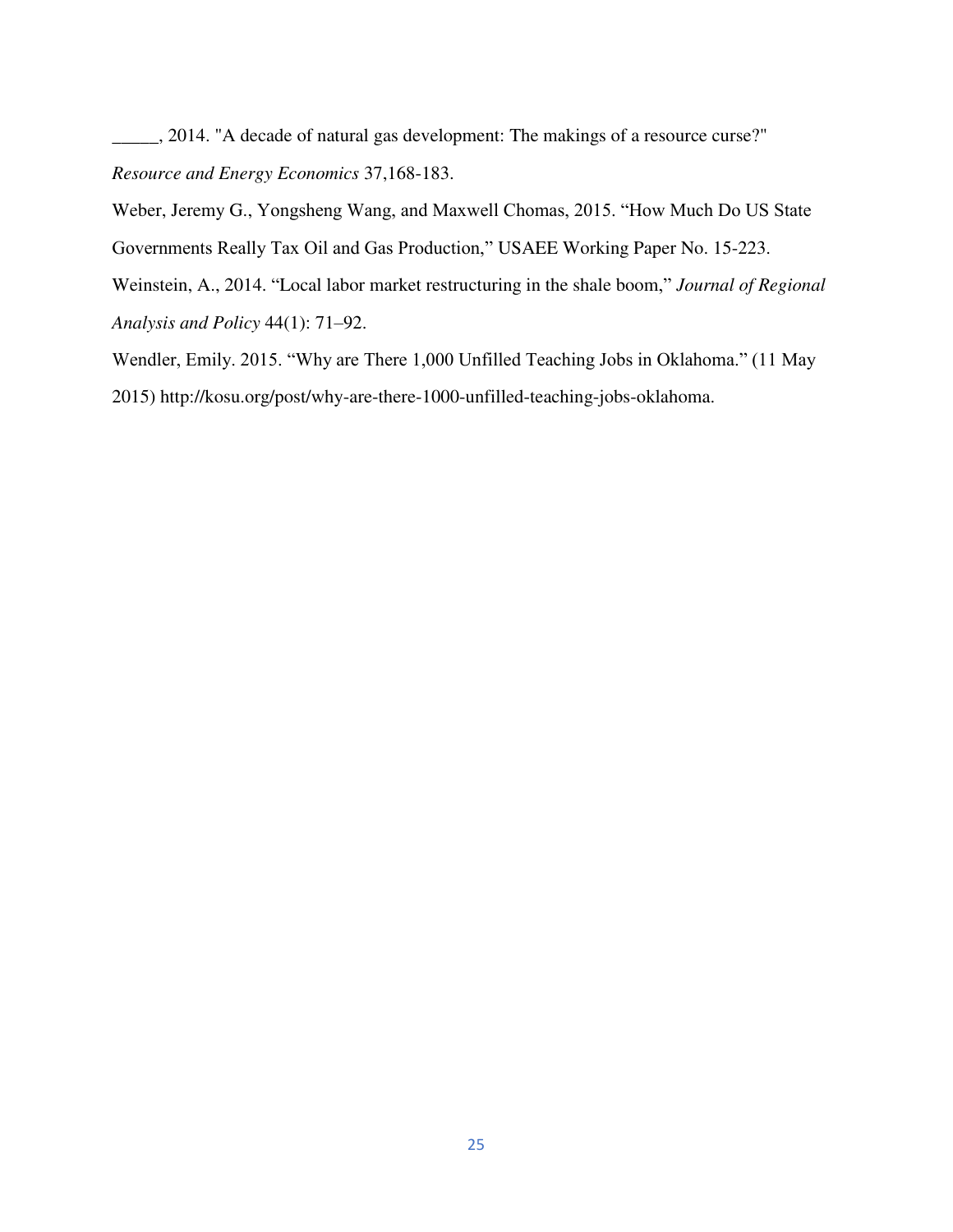| <b>State</b>   | Louisiana Weights | North Dakota Weights | Oklahoma Weights |
|----------------|-------------------|----------------------|------------------|
| Alabama        | 0.588             | 0                    | $\Omega$         |
| California     | $\boldsymbol{0}$  | $\overline{0}$       | 0.088            |
| Connecticut    | $\boldsymbol{0}$  | $\overline{0}$       | $\overline{0}$   |
| Delaware       | $\overline{0}$    | $\overline{0}$       | $\overline{0}$   |
| Florida        | 0.05              | $\overline{0}$       | $\overline{0}$   |
| Georgia        | 0.06              | $\theta$             | 0.107            |
| Illinois       | $\overline{0}$    | 0.257                | $\overline{0}$   |
| Indiana        | $\overline{0}$    | $\overline{0}$       | $\overline{0}$   |
| Iowa           | $\overline{0}$    | 0.05                 | $\overline{0}$   |
| Maine          | $\overline{0}$    | $\overline{0}$       | $\overline{0}$   |
| Maryland       | $\overline{0}$    | $\overline{0}$       | $\overline{0}$   |
| Massachusetts  | $\overline{0}$    | $\overline{0}$       | $\overline{0}$   |
| Michigan       | $\overline{0}$    | $\overline{0}$       | $\overline{0}$   |
| Minnesota      | $\overline{0}$    | $\overline{0}$       | 0.107            |
| Missouri       | 0.083             | $\Omega$             | 0.401            |
| Nebraska       | $\overline{0}$    | 0.228                | $\overline{0}$   |
| New Hampshire  | $\boldsymbol{0}$  | $\overline{0}$       | $\overline{0}$   |
| New Jersey     | $\overline{0}$    | $\overline{0}$       | $\overline{0}$   |
| New York       | $\overline{0}$    | $\overline{0}$       | $\overline{0}$   |
| North Carolina | $\overline{0}$    | $\overline{0}$       | $\overline{0}$   |
| Ohio           | $\overline{0}$    | $\overline{0}$       | $\overline{0}$   |
| Oregon         | $\boldsymbol{0}$  | $\boldsymbol{0}$     | $\boldsymbol{0}$ |
| Rhode Island   | $\overline{0}$    | $\overline{0}$       | $\overline{0}$   |
| South Carolina | $\overline{0}$    | $\overline{0}$       | $\overline{0}$   |
| South Dakota   | 0.218             | 0.464                | 0.03             |
| Tennessee      | $\overline{0}$    | $\overline{0}$       | $\overline{0}$   |
| Vermont        | $\boldsymbol{0}$  | $\overline{0}$       | $\overline{0}$   |
| Virginia       | $\overline{0}$    | $\overline{0}$       | $\overline{0}$   |
| Washington     | $\overline{0}$    | $\overline{0}$       | 0.268            |
| Wisconsin      | $\overline{0}$    | $\overline{0}$       | $\boldsymbol{0}$ |

Table 1. Synthetic control state Weights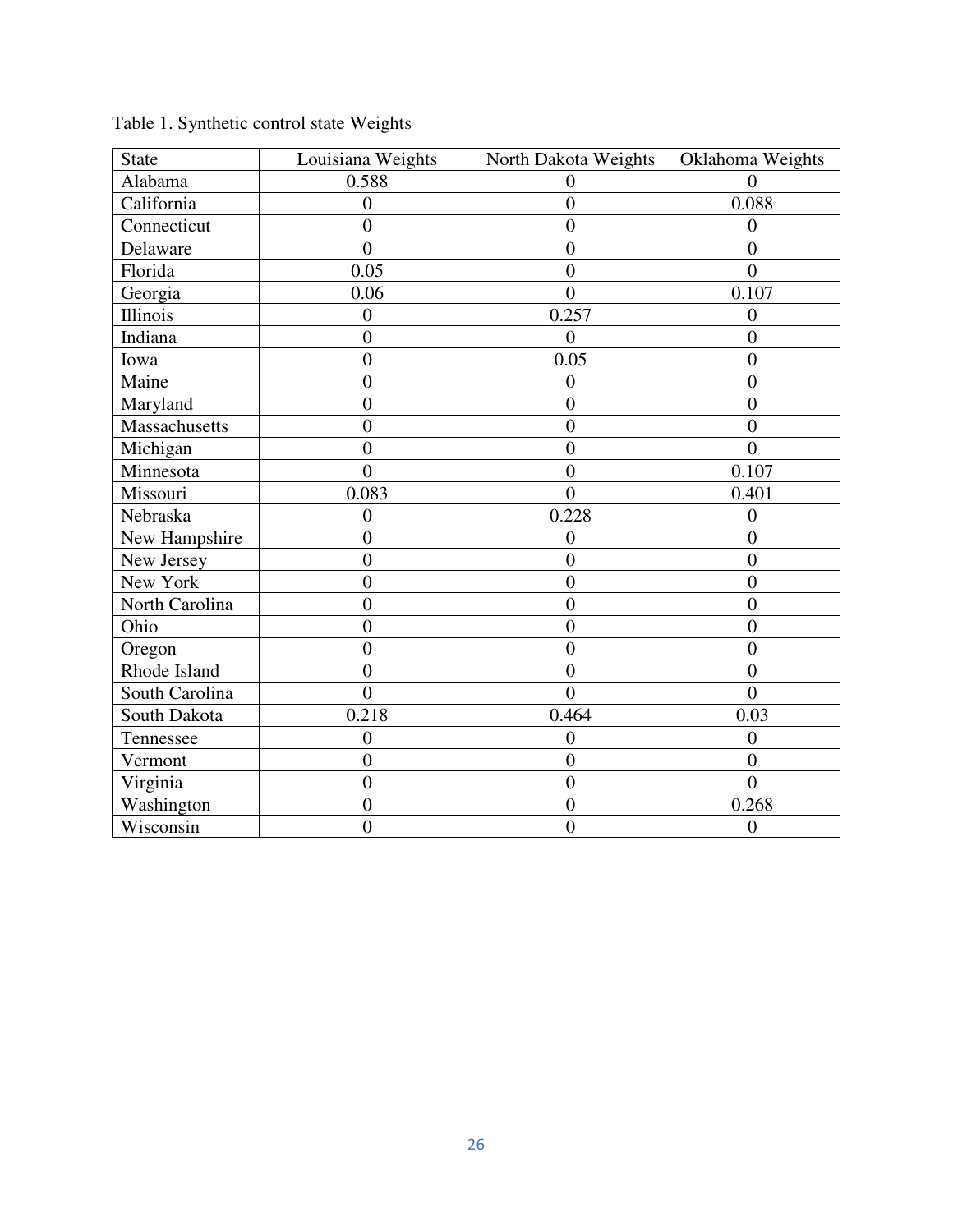|                                 | LA        | <b>ND</b> | <b>OK</b> |
|---------------------------------|-----------|-----------|-----------|
| 2004-2008                       |           |           |           |
| <b>Total Employment Change</b>  | 45,875    | 14,080    | 62,832    |
| Multiplier: Mining              | 4.47      | 4.63      | 2.95      |
| Multiplier: Mining+Mft+Pipeline | 3.34      | 4.34      | 2.52      |
| 2014-2016                       |           |           |           |
| <b>Total Employment Change</b>  | $-72,505$ | $-46,625$ | $-86,644$ |
| Multiplier: Mining              | 5.85      | 3.23      | 5.01      |
| Multiplier: Mining+Mft+Pipeline | 4.22      | 3.13      | 4.00      |
| 2004-2016                       |           |           |           |
| <b>Total Employment Change</b>  | 5,213     | 69,570    | $-7,639$  |
| Multiplier: Mining              | $-3.58$   | 6.19      | $-0.54$   |
| Multiplier: Mining+Mft+Pipeline | 42.95     | 6.77      | $-0.51$   |

Table 2. Employment Results: Oil and Gas Boom State-Synthetic Control State

Notes: Total change in employment is calculated as the change in total nonfarm employment over the period in the energy boom state less that of the respective synthetic control state.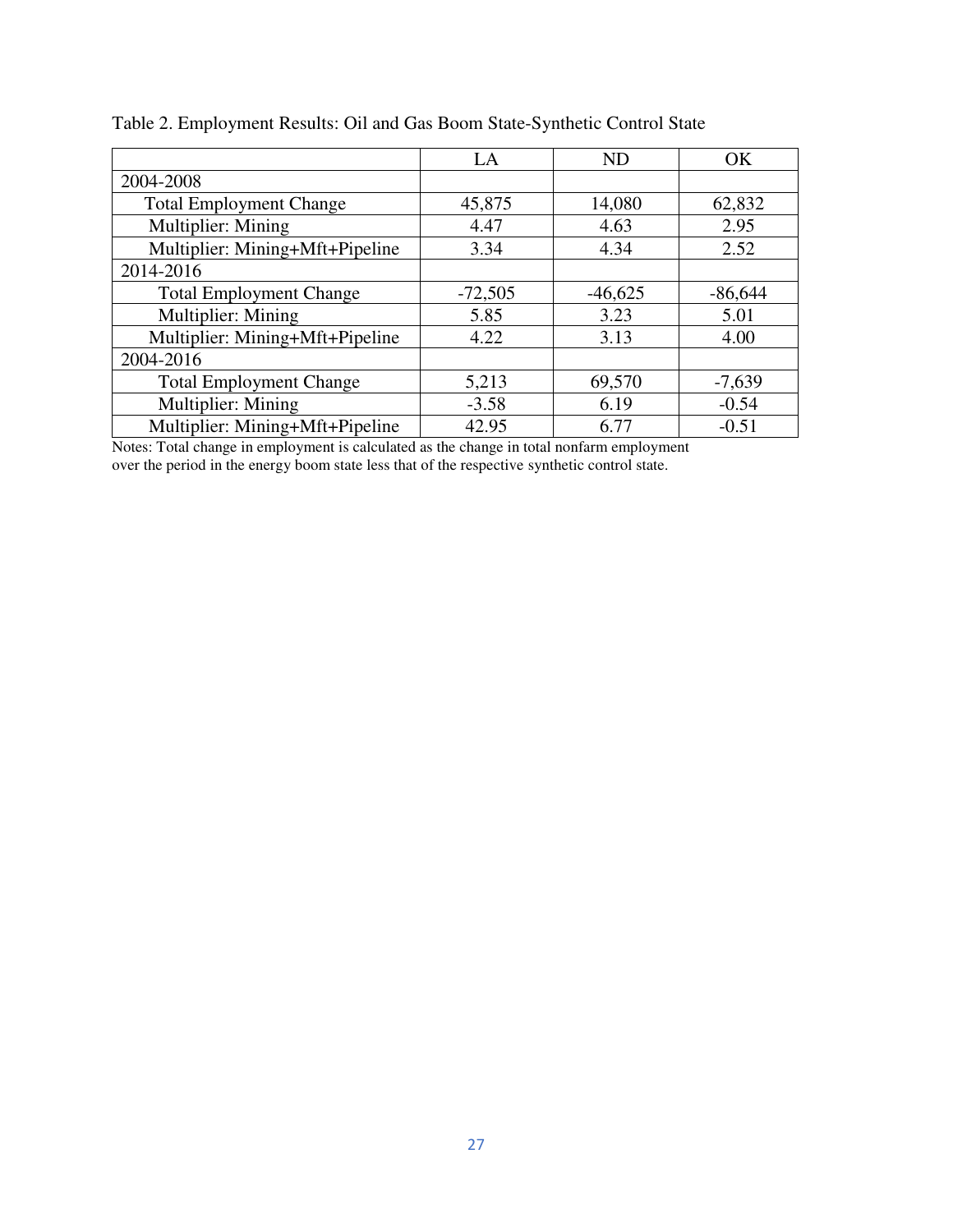| Panel A                                                   |          |           |          |  |  |
|-----------------------------------------------------------|----------|-----------|----------|--|--|
| Real Per Capita Total Expenditures: Treated-Synthetic     |          |           |          |  |  |
|                                                           | LA       | ND        | OK       |  |  |
| 1992-2004                                                 | $-6.3\%$ | $-5.5\%$  | $-4.4%$  |  |  |
| 2004-2008                                                 | 31.6%    | 0.4%      | 5.5%     |  |  |
| 2008-2015                                                 | $-20.9%$ | 35.4%     | 2.5%     |  |  |
| 2014-2015                                                 | $-4.1%$  | 8.1%      | $-3.2\%$ |  |  |
| 2004-2015                                                 | 10.6%    | 35.7%     | 8.0%     |  |  |
| Panel B                                                   |          |           |          |  |  |
| Real Per Capita Education Expenditures: Treated-Synthetic |          |           |          |  |  |
|                                                           | LA       | <b>ND</b> | OK       |  |  |
| 1992-2004                                                 | $-7.6%$  | $-4.4%$   | $-0.6%$  |  |  |
| 2004-2008                                                 | 10.2%    | $0.0\%$   | 4.4%     |  |  |
| 2008-2015                                                 | $-1.6%$  | 17.8%     | $-2.2\%$ |  |  |
| 2014-2015                                                 | $0.7\%$  | 5.9%      | $-3.6%$  |  |  |
| 2004-2015                                                 | 8.6%     | 17.8%     | 2.1%     |  |  |
| Panel C                                                   |          |           |          |  |  |
| <b>Real Teacher Salaries</b>                              |          |           |          |  |  |
|                                                           | LA       | ND        | OK       |  |  |
| 1992-2004                                                 | $-1.6%$  | 2.1%      | 8.6%     |  |  |
| 2004-2008                                                 | 7.0%     | 5.3%      | 1.9%     |  |  |
| 2008-2016                                                 | $-5.3\%$ | 8.5%      | $-4.4%$  |  |  |
| 2014-2016                                                 | 3.7%     | $-0.3%$   | $-0.8%$  |  |  |
| 2004-2016                                                 | 1.7%     | 13.8%     | $-2.5%$  |  |  |

Table 3. Relative Growth of Real Per Capita Public Expenditures and Teacher Salaries

Notes: Per capita state and local expenditures are in 2015 dollars, while teacher salaries are in 2016 dollars using the Bureau of Labor Statistics Consumer Price Index.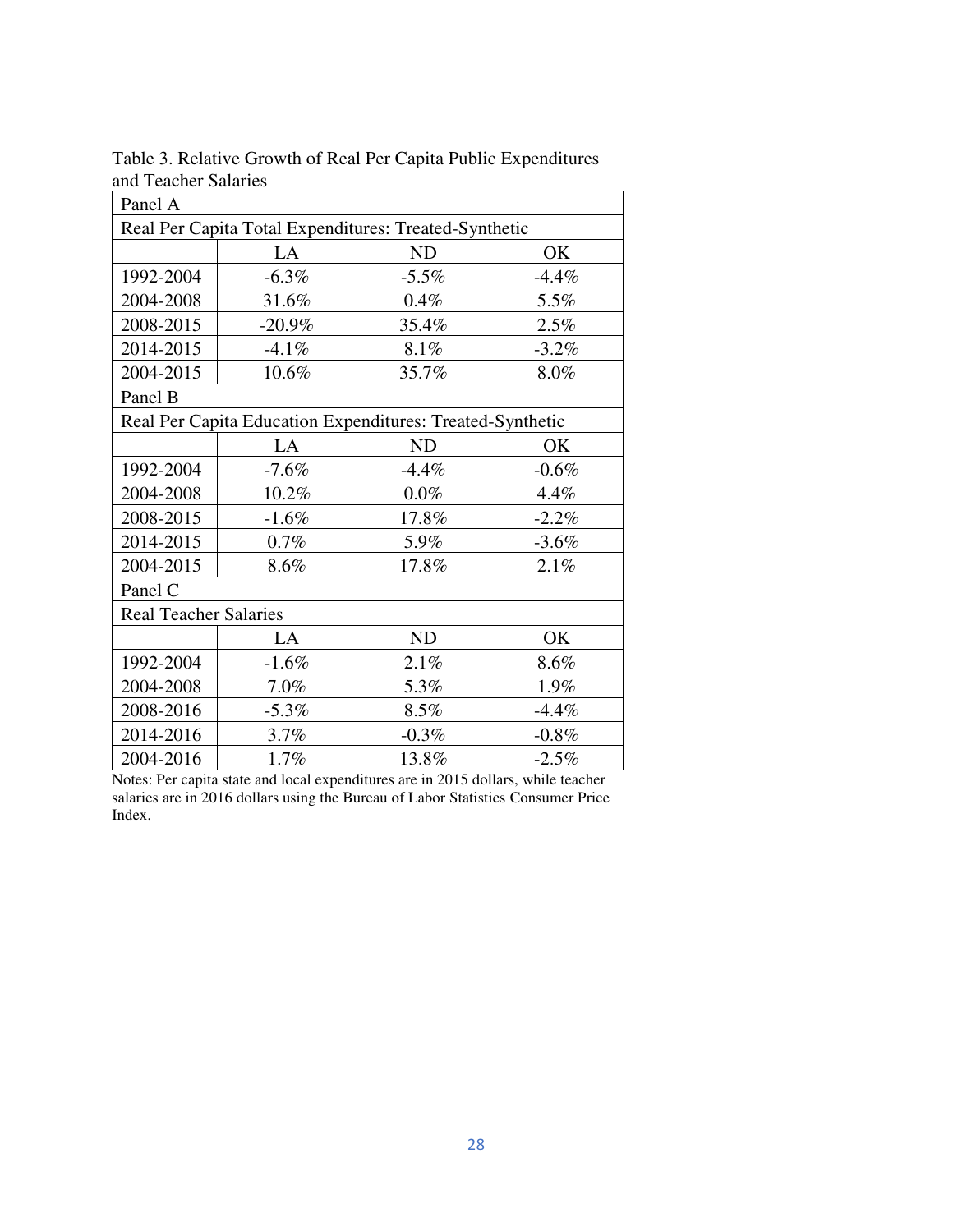

Figure 1. Total Nonfarm Wage and Salary Employment (2004=1)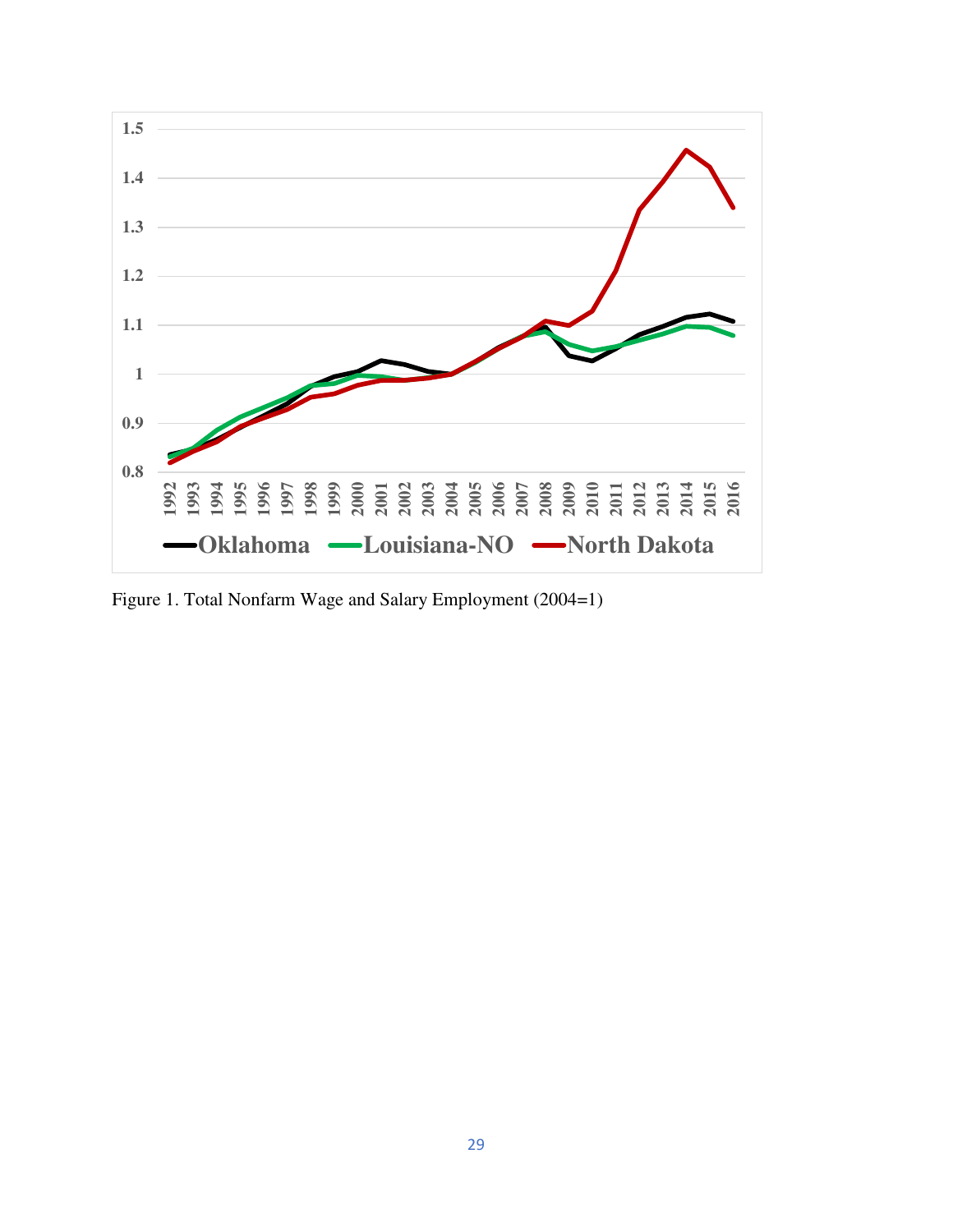

Figure 2. Louisiana Synthetic Control Results (2004=1)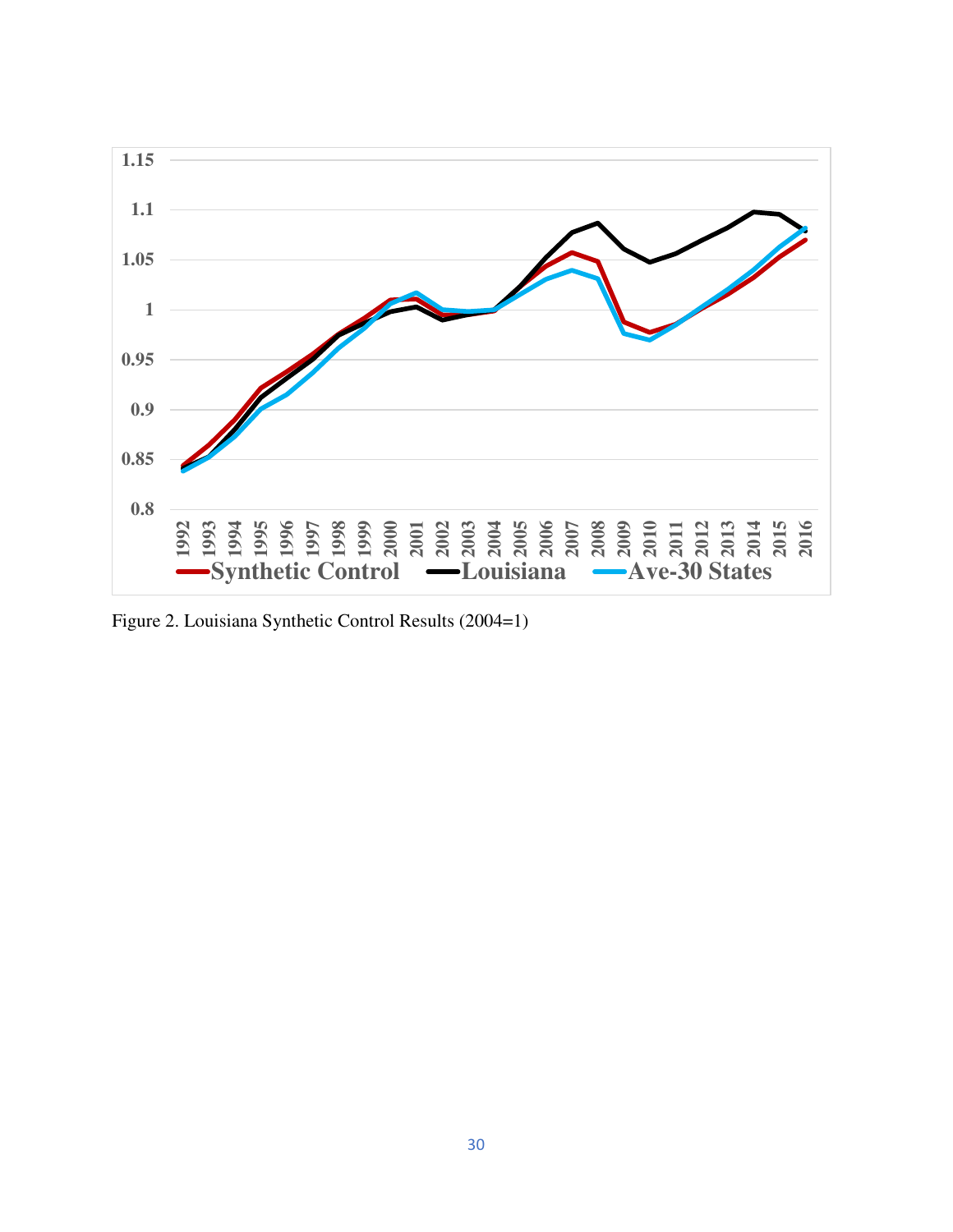

Figure 3. North Dakota Synthetic Control Results (2004=1)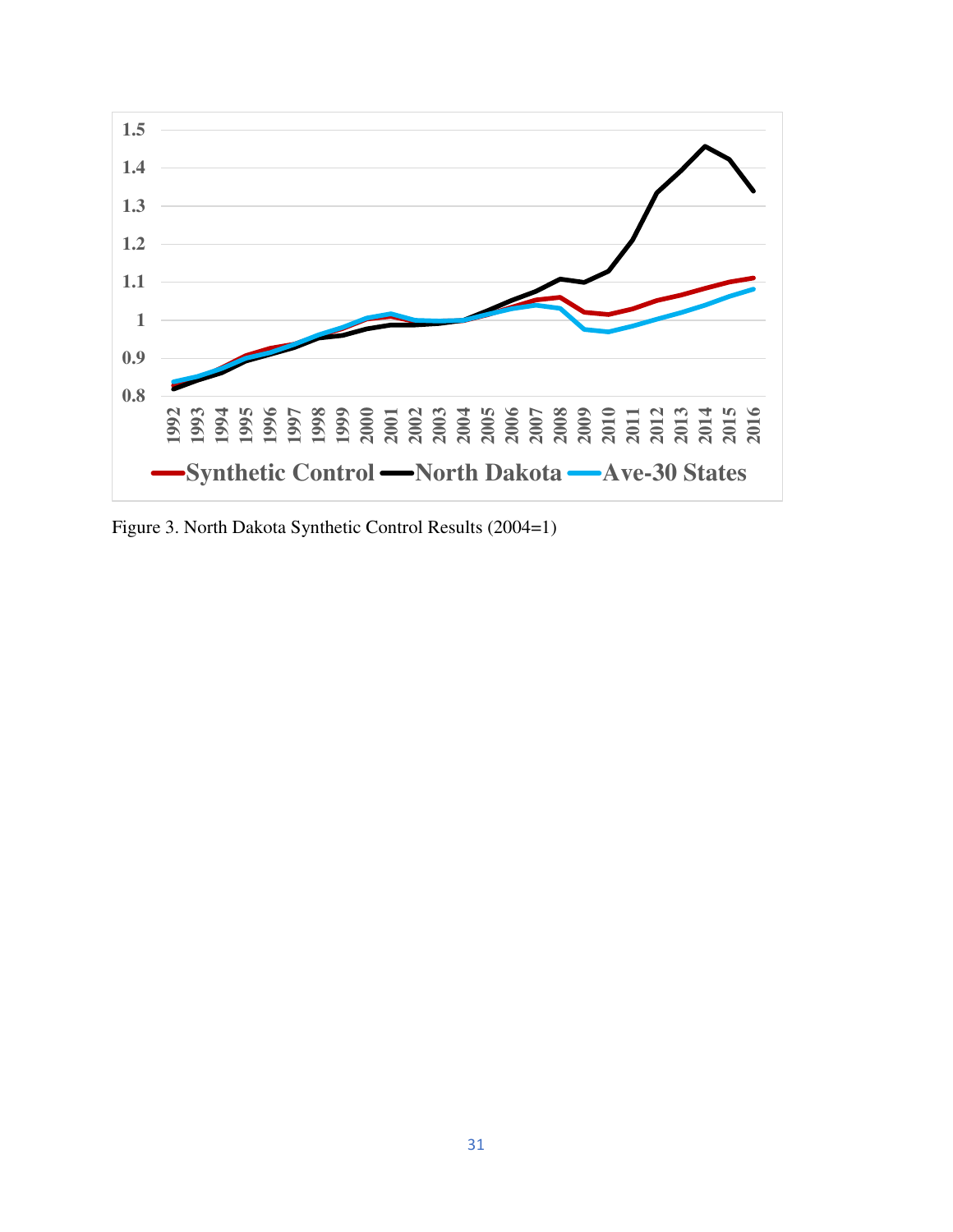

Figure 4. Oklahoma Synthetic Control Results (2004=1)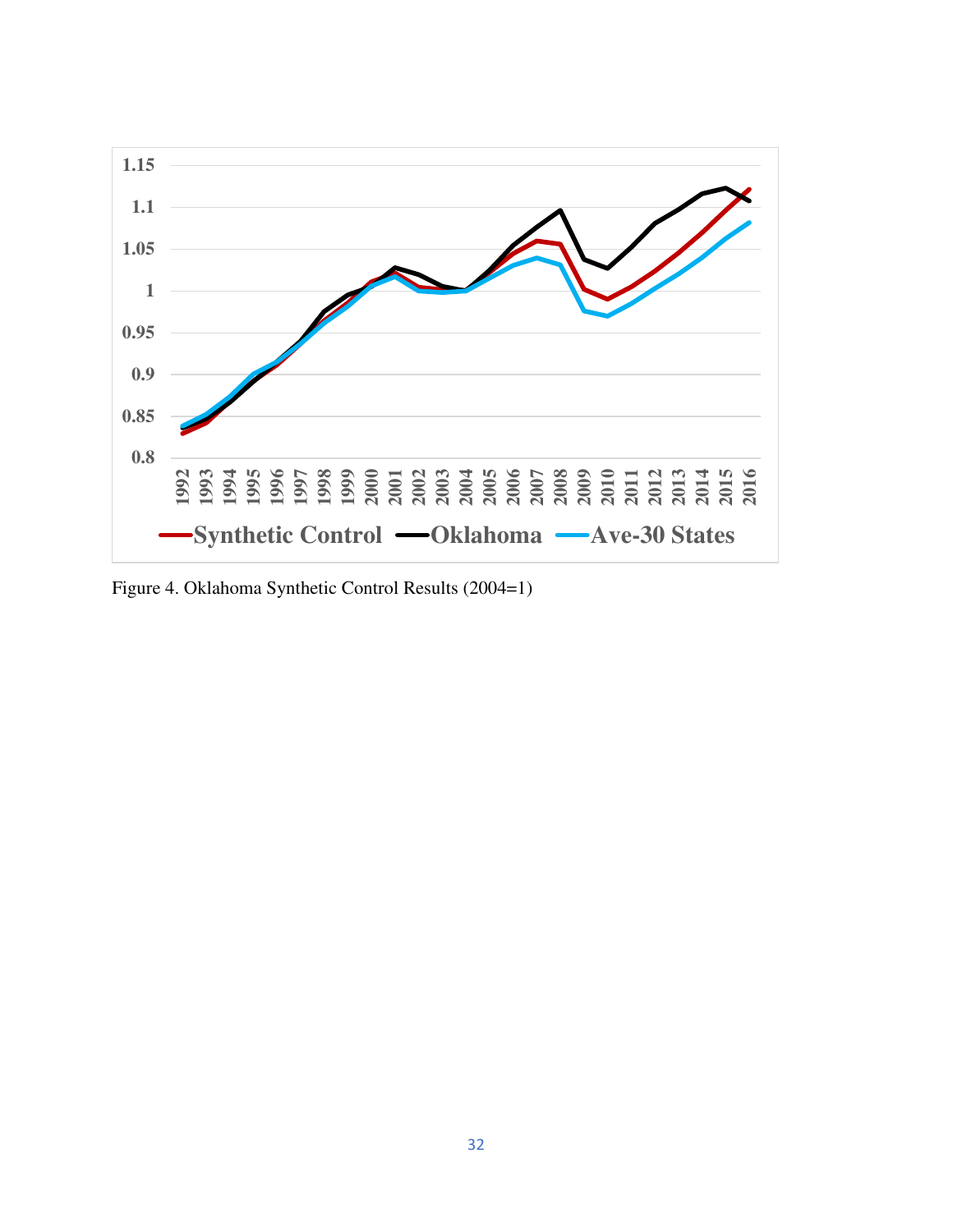

Figure 5. SCM Comparisons to Donor States (one eliminated-poor pre-treatment fit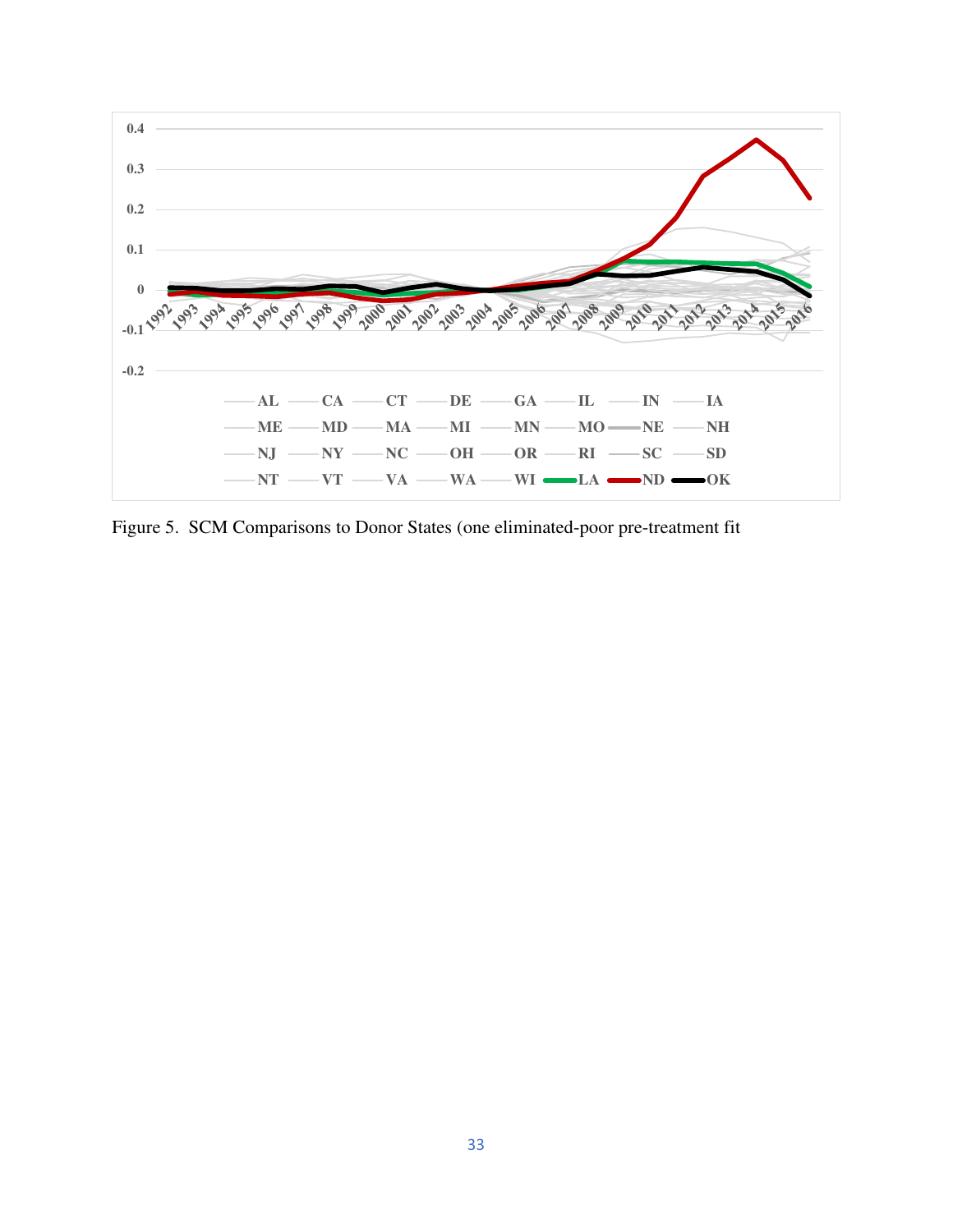

Figure 6. Real Per Capita Total State and Local General Expenditures: Treatment States and Synthetic Control States